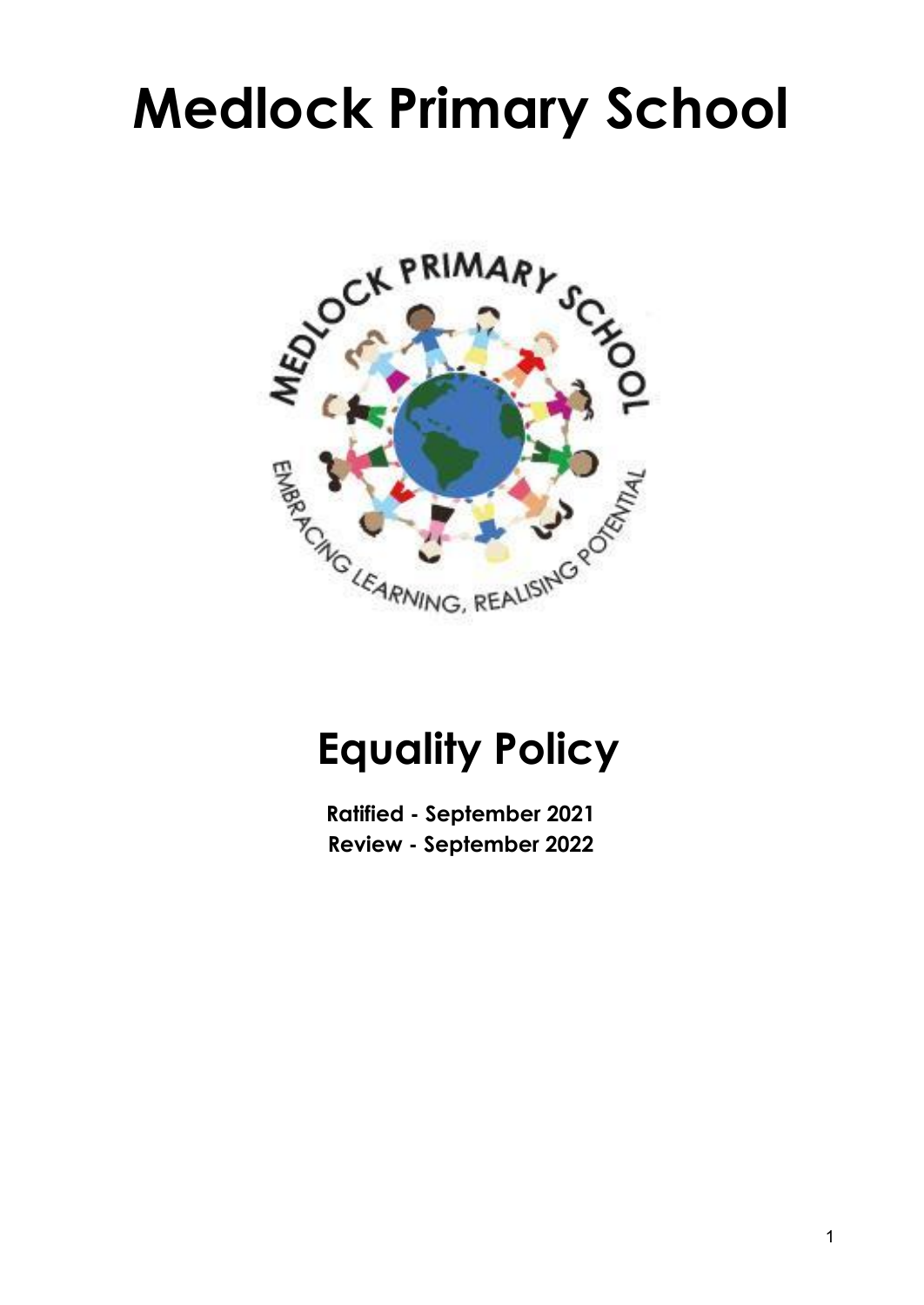# **Contents**

| 1. INTRODUCTION AND SCHOOL COMMITMENT                      | 4  |    |  |
|------------------------------------------------------------|----|----|--|
| <b>2. PURPOSE AND SCOPE</b>                                | 4  |    |  |
| <b>3. SCHOOL APPROACH</b>                                  | 5  |    |  |
| <b>4. ROLES AND RESPONSIBILITIES</b>                       | 6  |    |  |
| <b>5. GENERAL DUTY</b>                                     | 8  |    |  |
| <b>6. EQUALITY OBJECTIVES</b>                              | 9  |    |  |
| <b>7. ACCESSIBILITY PLANNING</b>                           | 9  |    |  |
| <b>8. EQUALITY INFORMATION</b>                             | 9  |    |  |
| 9. OUR STAFF                                               | 10 |    |  |
| <b>10. OUR PUPILS</b>                                      | 11 |    |  |
| <b>11. POSITIVE ACTION</b>                                 | 12 |    |  |
| <b>12. BUYING GOODS AND SERVICES</b>                       | 13 |    |  |
| <b>13. BREACHES OF THIS POLICY</b>                         | 13 |    |  |
| <b>14. MONITORING AND REVIEW</b>                           | 14 |    |  |
| APPENDIX A – GUIDANCE ON THE EQUALITY ACT 2010 ("The Act") |    |    |  |
| APPENDIX B - HOW WE ARE COMPLYING WITH OUR GENERAL DUTY    |    |    |  |
| <b>APPENDIX C - OUR CURRENT EQUALITY OBJECTIVES</b>        |    |    |  |
| <b>APPENDIX D - EQUALITY ACTION PLAN</b>                   |    |    |  |
| <b>APPENDIX E - OUR ACCESSIBILITY PLAN</b>                 |    | 23 |  |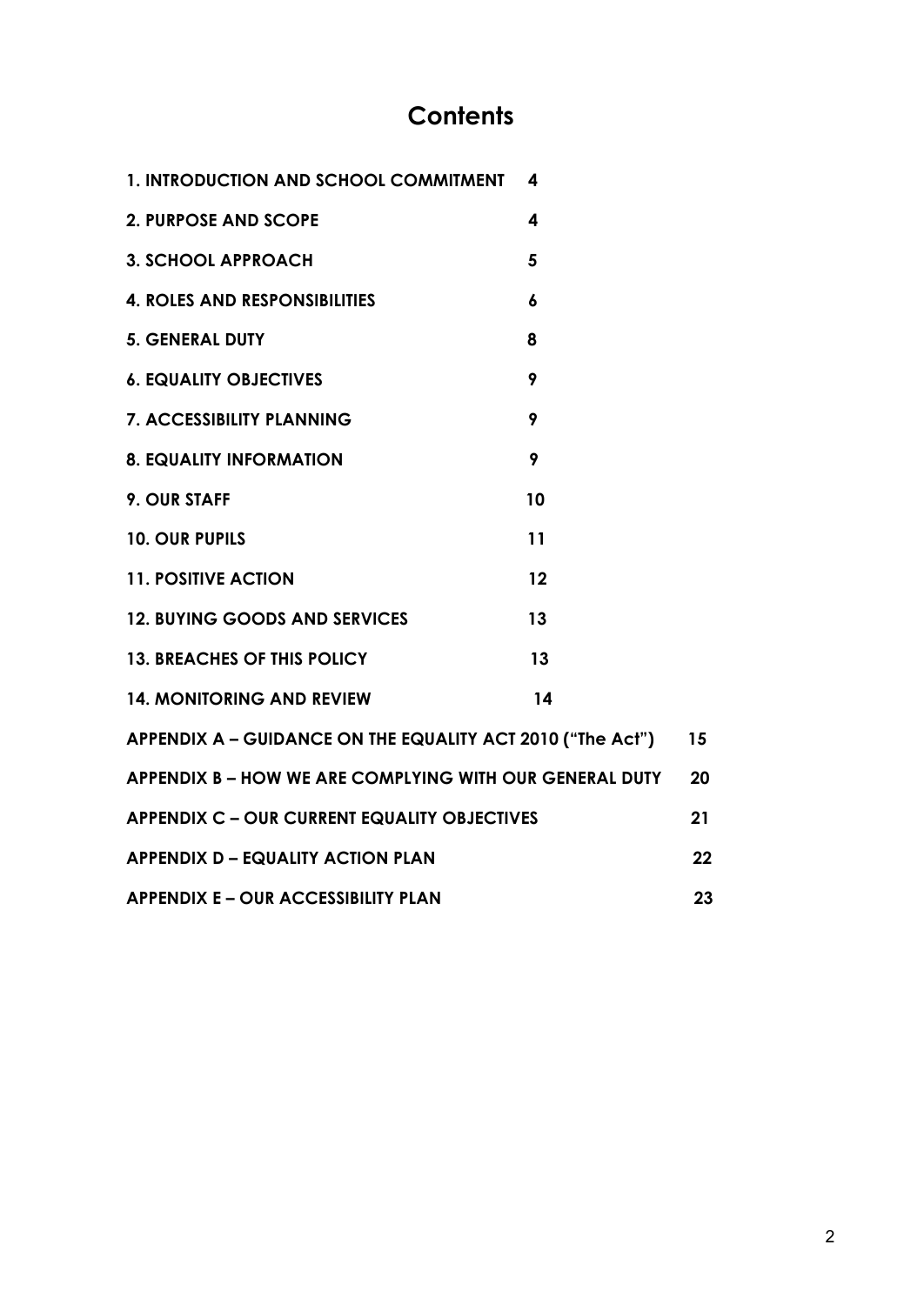#### **1. INTRODUCTION AND SCHOOL COMMITMENT**

The Equality Act 2010 ("the Act") applies to all schools. The Act created a single legal framework to protect individuals with protected characteristics from different types of unlawful discrimination, harassment and victimisation. It also created a Public Sector Equality Duty ("PSED") which is made up of a general equality duty supported by specific equality duties. The PSED applies to all public bodies including schools.

The general duty is set out in S149 of the Act and requires schools to have "due regard" to the need to eliminate unlawful discrimination, harassment and victimisation and any other conduct prohibited by the Act; to advance equality of opportunity and, to foster good relations between people who share a protected characteristic and those who do not. The specific equality duties contained in the Equality Act 2010 (Specific Duties and Public Authorities) Regulations 2017 ("the 2017 Regulations") require schools to publish equality information and to prepare and publish one or more specific and measurable equality objectives. They also require schools with 250 or more employees to publish gender pay gap information about those employees.

Schools have many duties and obligations which overlap and interlink with their equality duties under the Act. These include the duty placed on Governing Bodies of maintained schools to promote community cohesion, the duty to promote British values, the duty under the Human Rights Act 1998 not to act incompatibly with rights under the European Convention for the protection of Fundamental Rights and Freedom, the UN Convention on the Rights of the Child and the UN Convention on the Rights of People with Disabilities. Equality is intrinsic to the personal and professional conduct of all those working in schools and is relevant to the Teachers' Standards issued by the Department for Education ("DfE") and the non-statutory core Teaching Assistant standards issued by Trade Unions in 2015. Equality is also integral to the Ofsted Inspection Framework 2019 which places strong focus on promoting equality, diversity and inclusion, tackling bullying and discrimination and preparing learners for life in modern Britain. The Framework makes clear that Inspectors will assess the extent to which schools comply with the relevant legal duties as set out in the Act including, where relevant, the PSED and the Human Rights Act 1998.

Medlock Primary School recognises and accepts its legal duties under the Act and under the interlinking statutory and other obligations referred to above. By adopting this policy, the Governing Body of Medlock Primary School confirms its commitment to its statutory equality duties under the Act and to acting in accordance with its statutory equality obligations. The Governing Body also confirms its commitment to taking all reasonable steps to ensure no individual working in this school acts or behaves in a manner deemed unlawful by the Act.

In the application of this policy, the Headteacher and all those responsible for making decisions in school will be guided as appropriate by the Department for Education ("DfE") non-statutory advice for schools on the Equality Act 2010 and the various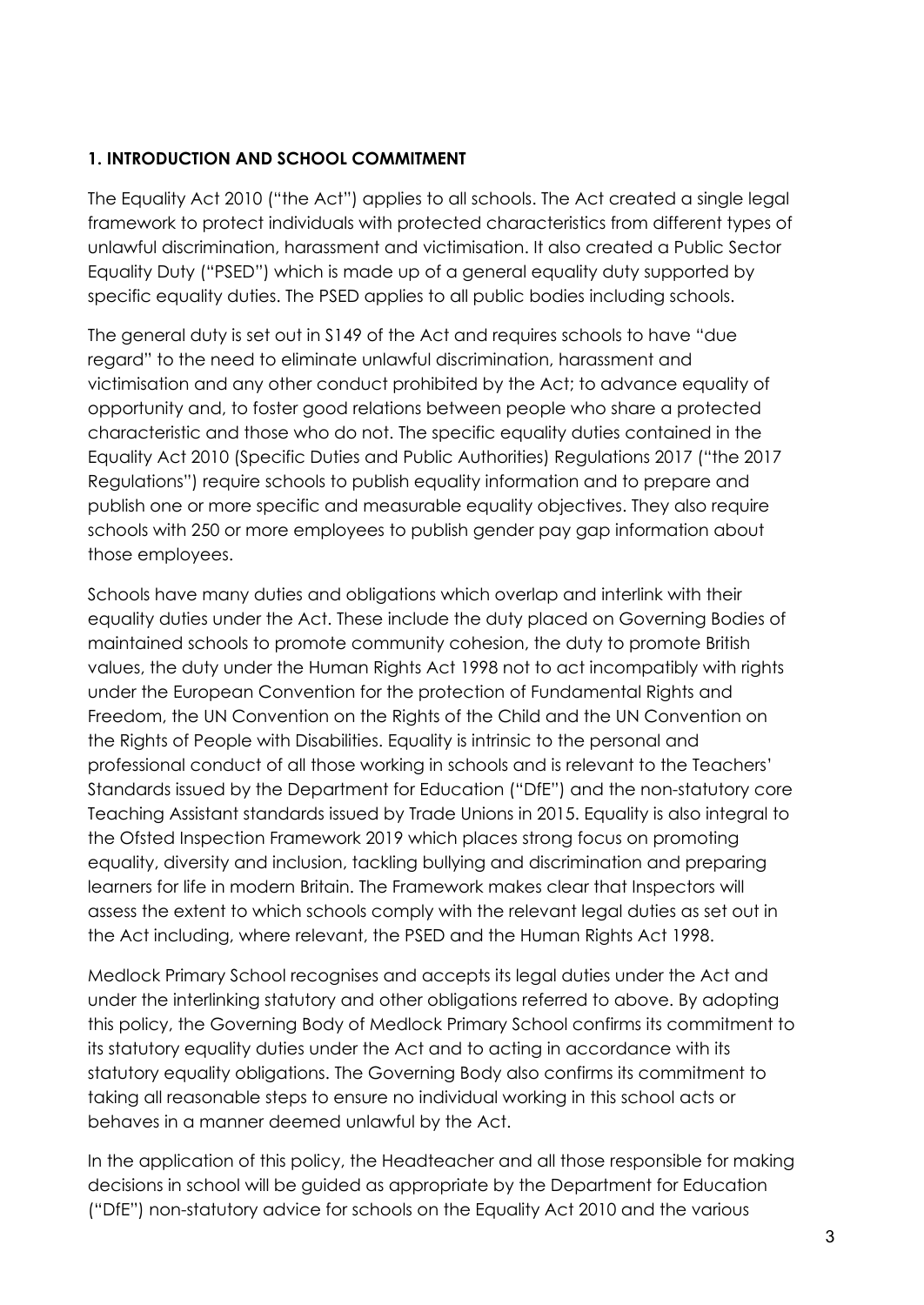technical and other guidance documents produced by the Equality and Human Rights Commission ("EHRC") and by ACAS. Regard will also be given to the EHRC's Employment Statutory Code of Practice on the Equality Act 2010 and the EHRC's Technical Guidance for Schools and Guidance for Schools on the Public Sector Equality Duty.

This policy is the key school document for information about this school's approach to equality. It will inform our School Development Plan and bring together all the school's previous policies, schemes and action plans around equality.

# **2. PURPOSE AND SCOPE**

This policy details Medlock Primary School's overall approach and commitment to equality. It details how this school complies with its duties under the Act and how as an educator, employer, service provider and a buyer of goods and services the Governing Body and the Headteacher, with support from members of the Senior Leadership Team ("SLT") will strive to ensure equality, diversity and inclusive practice are embedded across all aspects of school life for the benefit of the whole school community.

This policy applies to all members of school staff (full time or part time, permanent or temporary), to pupils and to school governors. It also provides guidance and information for parents, carers, school visitors, contractors and other members of the wider school community. It sets out our school's expectations and the required standards of behaviour with regard to equality issues.

This policy applies to staff in relation to their conduct during the course of their employment with the school which may also include conduct and behaviour outside the school environment and outside their normal working hours if it is connected to school or to their role in school. This might, for example, include after school meetings with colleagues, social events or other social interactions with colleagues either in person or via social media platforms.

The gender pay gap reporting provisions detailed in the 2017 Regulations do not apply to our school as we do not employ 250 or more employees.

# **3. SCHOOL APPROACH**

In this school we will integrate equality and fairness into all aspects of school life. We are committed to ensuring equality of education for our pupils and equality of opportunity for all. We aim to create a fully inclusive school environment free of discrimination, harassment, bullying and victimisation, where dignity and respect are promoted, where individual differences and diversity are recognised and where the contributions of all our staff are valued. We want all our staff to feel respected and to be able to give their best. This school will not tolerate any discriminatory conduct or any behaviour that contravenes the Act or which compromises the school's aims or approach or which compromises the school's commitment to equality, diversity and inclusion.

In this school we understand that equality law is about treating people fairly and that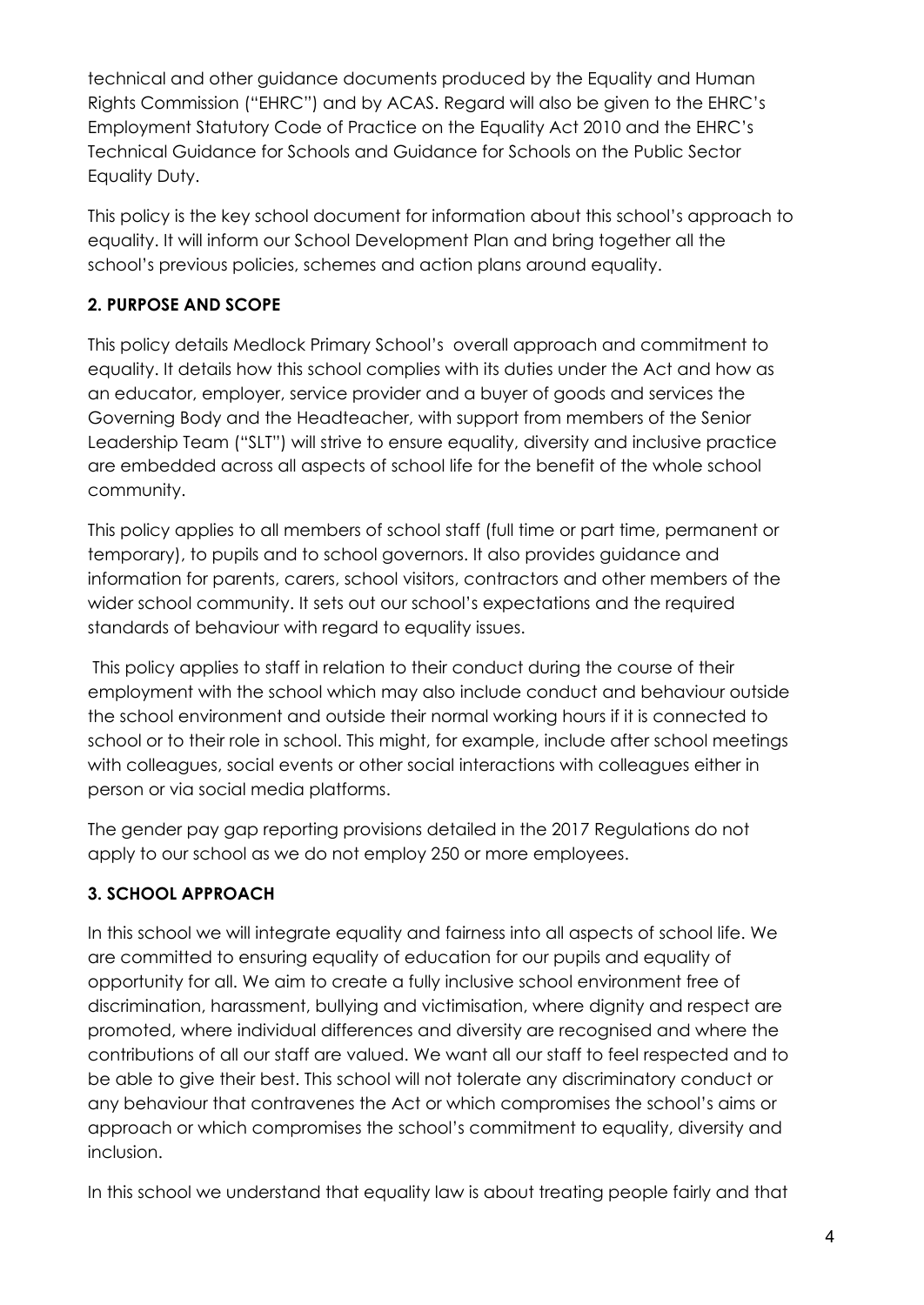this does not always necessarily mean treating all people in the same way. We acknowledge that sometimes, in order to meet our general equality duty and to meet our duty to make reasonable adjustments for members of our school community with a disability, this may involve treating some people more favourably than others. We are committed to taking positive action where this is necessary and appropriate and where it complies with the statutory requirements for such action as detailed in the Act (see section 11 below).

In everyday school life and in the application and implementation of all our policies and procedures, this school will be guided by the following Key Principles: -

- **Principle 1:** All members of our school community are of equal value and should be treated with dignity and respect. Every member of our school community is of equal value, whatever their age, sex, gender identity, race, colour, nationality or ethnic origin, religion or belief, sexual orientation and whether or not they are disabled. All members of our school community are entitled to be treated with dignity and respect and should treat others in the same way.
- **Principle 2**: This school respects and values diversity and difference. In this school we respect, value and embrace diversity and difference and we understand the kind of barriers and disadvantages some people with protected characteristics may face. We will make reasonable adjustments to arrangements or practices in relation to pupils and staff with a disability including the provision of appropriate auxiliary aids and services. The diversity of people's backgrounds and circumstances will be appreciated and valued. 6 Diversity is a strength, which should be respected and celebrated by all those who learn and teach in this school.
- **Principle 3:** This school will prepare learners for life in modern Britain. The school will ensure our pupils are well prepared to contribute to wider society and life in modern Britain. The school will equip learners to be responsible, respectful, active citizens who contribute positively to society by developing understanding of British values, by developing understanding and appreciation of diversity and by promoting respect for difference and the protected characteristics under the Act.#
- P**rinciple 4:** This school fosters positive attitudes and relationships. The school intends that its policies, procedures and activities should actively promote and foster positive attitudes, good relations and mutual respect between all groups of individuals who are different from each other. The school will act to prevent and tackle discriminatory and derogatory language and behaviour including but not limited to language or behaviour that is homophobic, racist, sexist or that is derogatory about people with a disability
- **Principle 5:** This school fosters a strong shared sense of community cohesion and belonging. The school will strive to ensure that all pupils, members of staff and school governors feel a sense of belonging within the school and within the wider school community and that they feel valued and respected and are able to participate fully in school and in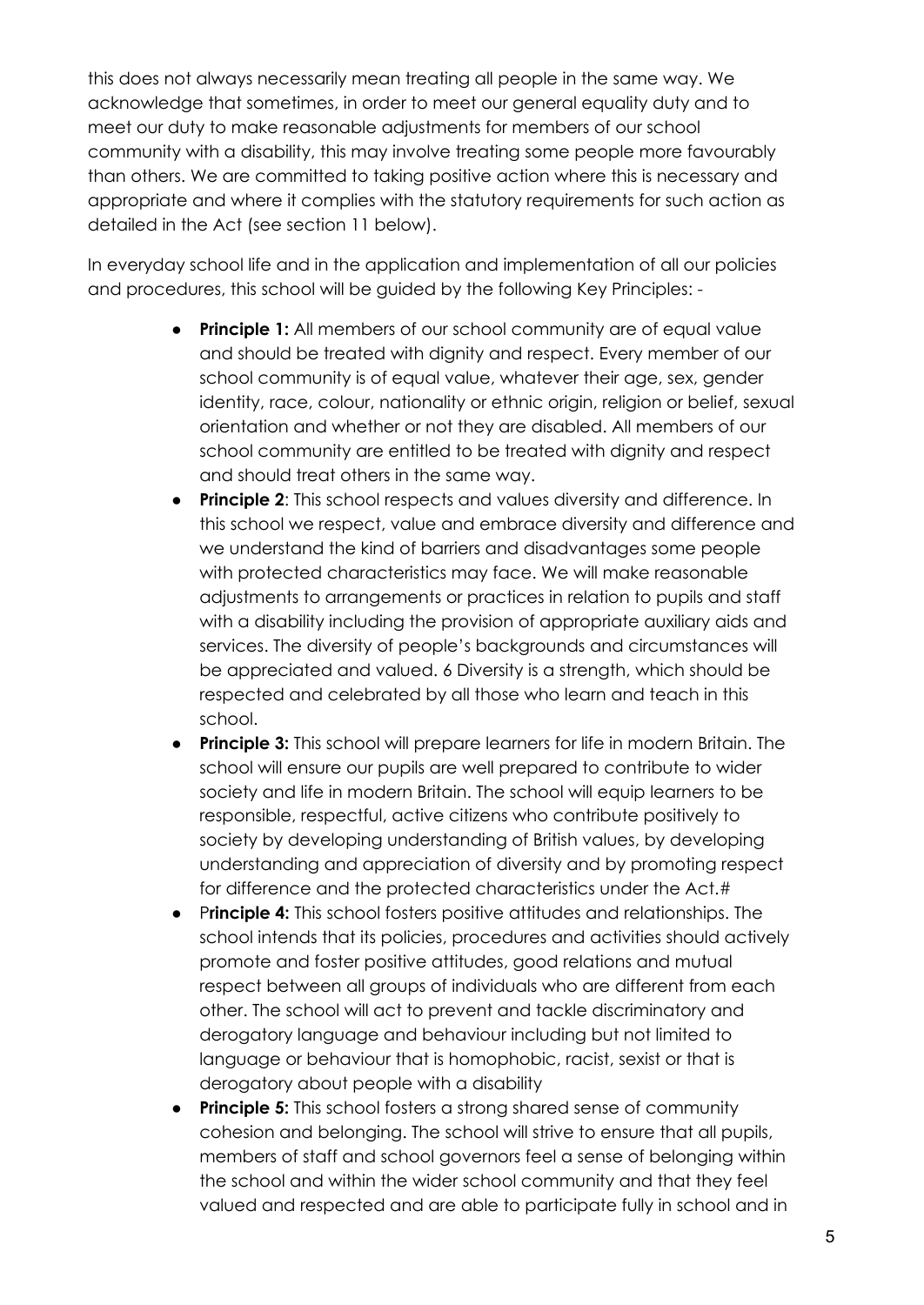public life. 3.4 The Headteacher with support from the SLT will take all reasonable steps to ensure that pupils, members of staff, governors and members of the wider school community are aware of and conduct themselves in accordance with the above Key Principles.

#### **4. ROLES AND RESPONSIBILITIES**

The Governing Body will: -

- ensure governors are aware of their responsibilities under the Act and attend regular equality training;
- have due regard to this policy and the general equality duty when making decisions;
- ensure this policy is implemented by the Headteacher and support the Headteacher in implementing any necessary actions;
- nominate a link equality governor who will liaise with the nominated SLT equality lead to review and monitor the school's compliance with its equality duties;
- ensure specific and measurable equality objectives are prepared and published in line with the school's obligations under the Act and that these are included within the School Development Plan;
- ensure progress towards achievement of the school's current equality objectives is monitored and that objectives are reviewed and updated at least every 4 years;
- ensure the outcomes and progress towards the achievement of past equality objectives are published;
- ensure the school's equality information is published and updated on a regular basis and no less than on an annual basis;
- evaluate and review this policy at least annually.

The Headteacher (with support from the SLT) will: -

- oversee the effective implementation of this policy including communicating the policy to pupils, staff, parents, carers and the wider school community; • appoint a member of SLT to assume day to day responsibility for coordinating the implementation of this policy, for monitoring equality outcomes and for liaising with the link equality governor as appropriate;
- engage and consult with pupils, staff, parents, carers and the wider school community as appropriate in the development and review of this policy and in the development of the school's equality objectives;
- oversee the school's Equality Working Group;
- ensure the school's equality objectives are published and actively pursued;
- monitor whether the school's equality objectives are being met and whether sufficient progress is being made;
- produce information about the school's equality objectives and the work that is being done toward achieving them so that it can be published and made available to members of the school community;
- ensure reasonable adjustments are made in relation to pupils, staff, parents, carers and visitors to the school with a disability;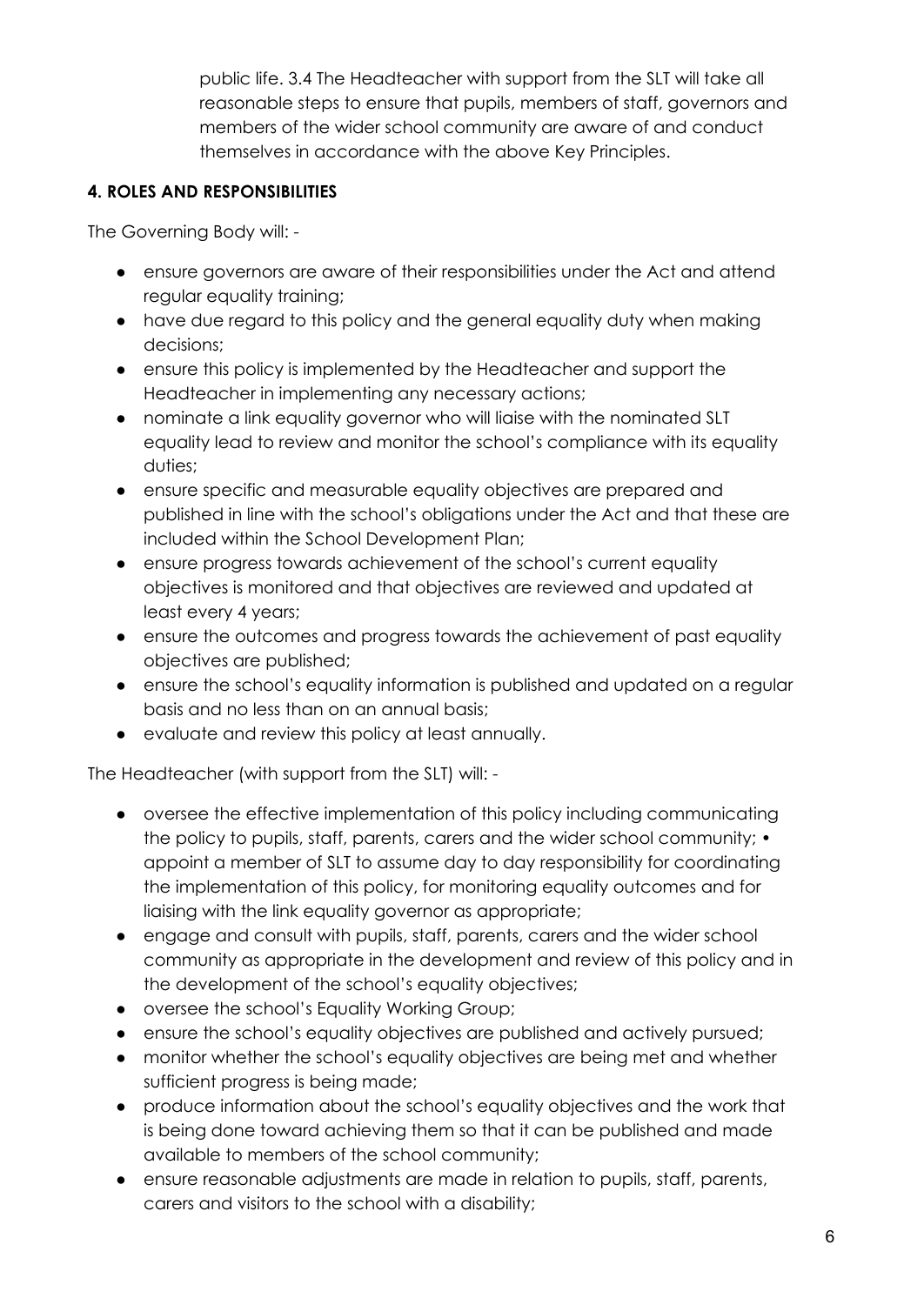- ensure the school publishes and follows its Disability Accessibility Plan;
- make sure all members of staff are aware of their responsibilities under the Act and ensure staff receive regular equality training;
- ensure that appropriate and relevant action is taken in any case (relating to pupils, staff or the wider school community) where discrimination, harassment, victimisation or any other conduct deemed unlawful under the Act comes to light or is reported;
- ensure that all members of staff and pupils are aware of the procedure for reporting and following up discrimination, harassment, victimisation, bullying, hate and prejudice-related incidents.

All members of staff will:-

- be aware of their responsibilities under the Act and this policy and recognise that they have a role and responsibility in their day to day work to promote equality, inclusion and good community relations;
- highlight any training or development they require to carry out their roles and responsibilities under the Act or this policy and attend any related training or learning opportunities;
- promote equality of opportunity and good relations and will not take part in any discriminatory or other unlawful behaviour as detailed in the Act;
- foster good relations between groups of people with and without protected characteristics;
- deal fairly and professionally and in accordance with school policy in relation to any incidents of bullying, prejudice or discrimination;
- be responsible for recognising and challenging prejudice, bias, discrimination, stereotyping and any other inappropriate language or behaviour;
- be responsible for promoting an inclusive and collaborative ethos in lessons and for being role models for equality, diversity and inclusion through their words, actions and deeds.

Pupils must be encouraged to recognise that they have a role and responsibility to themselves and to others so they understand and are able to: -

- promote equality, inclusion and good community relations and act in accordance with this policy;
- challenge inappropriate language and behaviour;
- tackle bias and stereotyping;
- act in accordance with the school's anti bullying strategies;
- respond appropriately to any incidents of discrimination, harassment and bullying they witness and to understand what they need to do to report these;
- regard people of all faiths, races, religions, cultures and with other protected characteristics as their equal and to treat others with respect and kindness;
- support the school's approach and commitment to equality;
- be involved in the development and review of this policy and understand how it applies to them appropriate to their age and ability;
- be involved in producing a simplified version of this policy to be displayed in classrooms and other areas in school as appropriate.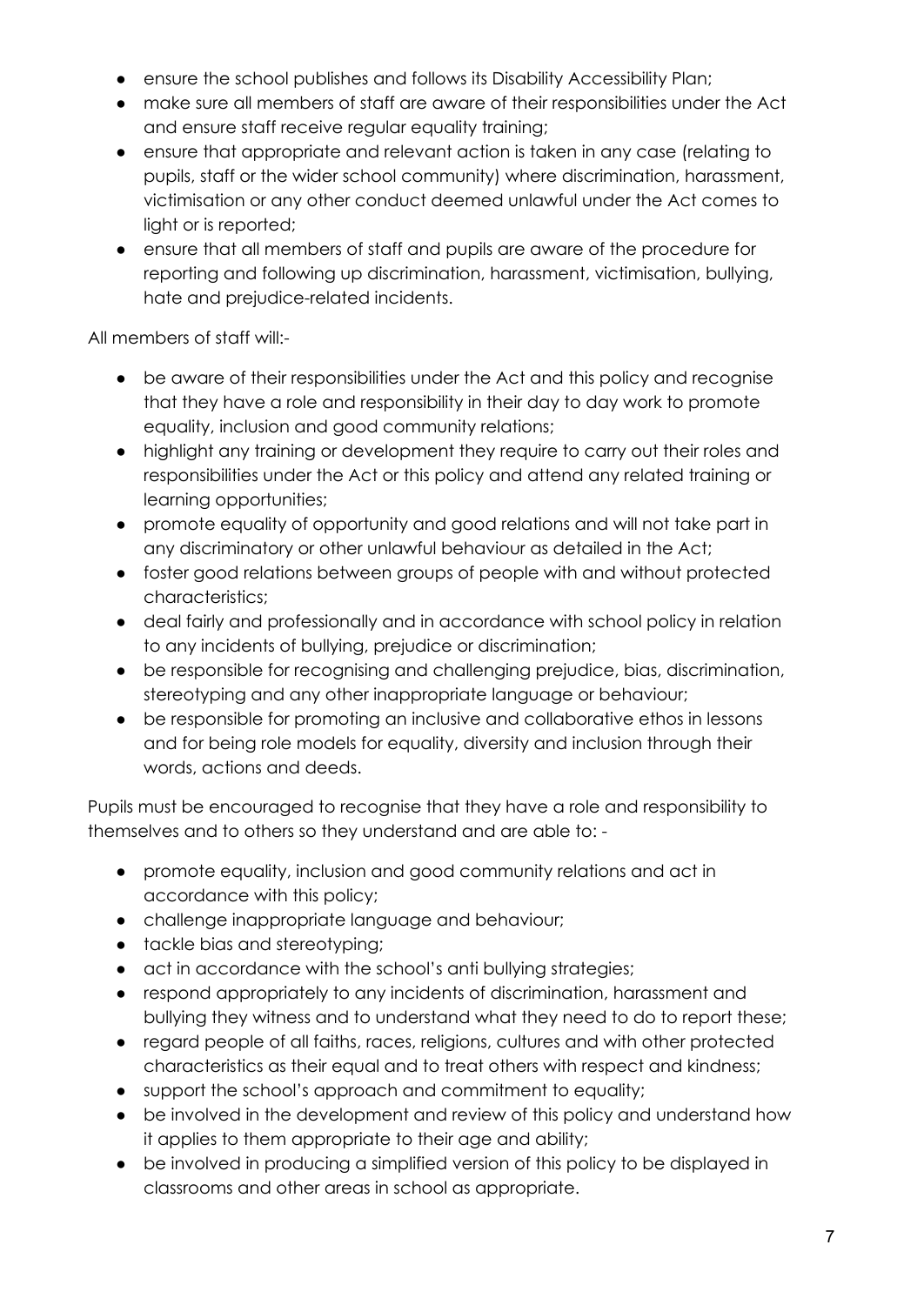Visitors (including parents, carers and contractors) are expected to: -

- support the school's approach and commitment to equality and to comply with this policy;
- take part in the development and review of this policy and attend any relevant meetings and activities related to the policy;
- refrain from engaging in any behaviour which is unlawful under the Act whilst on school premises.

# **5. GENERAL DUTY**

The general equality duty is contained in S149 of the Act and requires schools to have "due regard" to the need to: -

- eliminate unlawful discrimination, harassment and victimisation and any other conduct prohibited by the Act;
- advance equality of opportunity between people who share a protected characteristic and those who do not, and
- foster good relations between people who share a protected characteristic and those who do not.

Guidance is attached at Appendix A which provides a brief overview of the provisions of the Act, information about the Protected Characteristics and information about the different types of discrimination and other forms of unlawful behaviour. It is provided as part of our commitment to eliminating all forms of conduct and behaviour deemed unlawful by the Act.

Information about how this school complies with its general duty and how we incorporate all three strands of the general duty into school life on a daily basis is detailed in Appendix B.

We will assess equality implications in relation to all new school policies, procedures and projects as part of our on-going duty to have due regard to our general duty. This will help to ensure the school is not unlawfully discriminating against certain individuals or groups with protected characteristics in line with our commitment to equality, diversity and inclusion and in line with the Key Principles in section 3 of this policy.

The Governing Body, the Headteacher and SLT (as appropriate) will keep written records of all relevant decisions and actions where equality issues have arisen. This will help us to show that equality implications have been considered and that the school's equality duties have been actively considered before, and at the time decisions have been made.

# **6. EQUALITY OBJECTIVES**

The school's current equality objectives are set out in Appendix C. Our objectives are specific, measurable and achievable. They relate to people with protected characteristics and cross reference the three strands of the general duty. They represent our school's priorities [and also take account of local / national equality issues].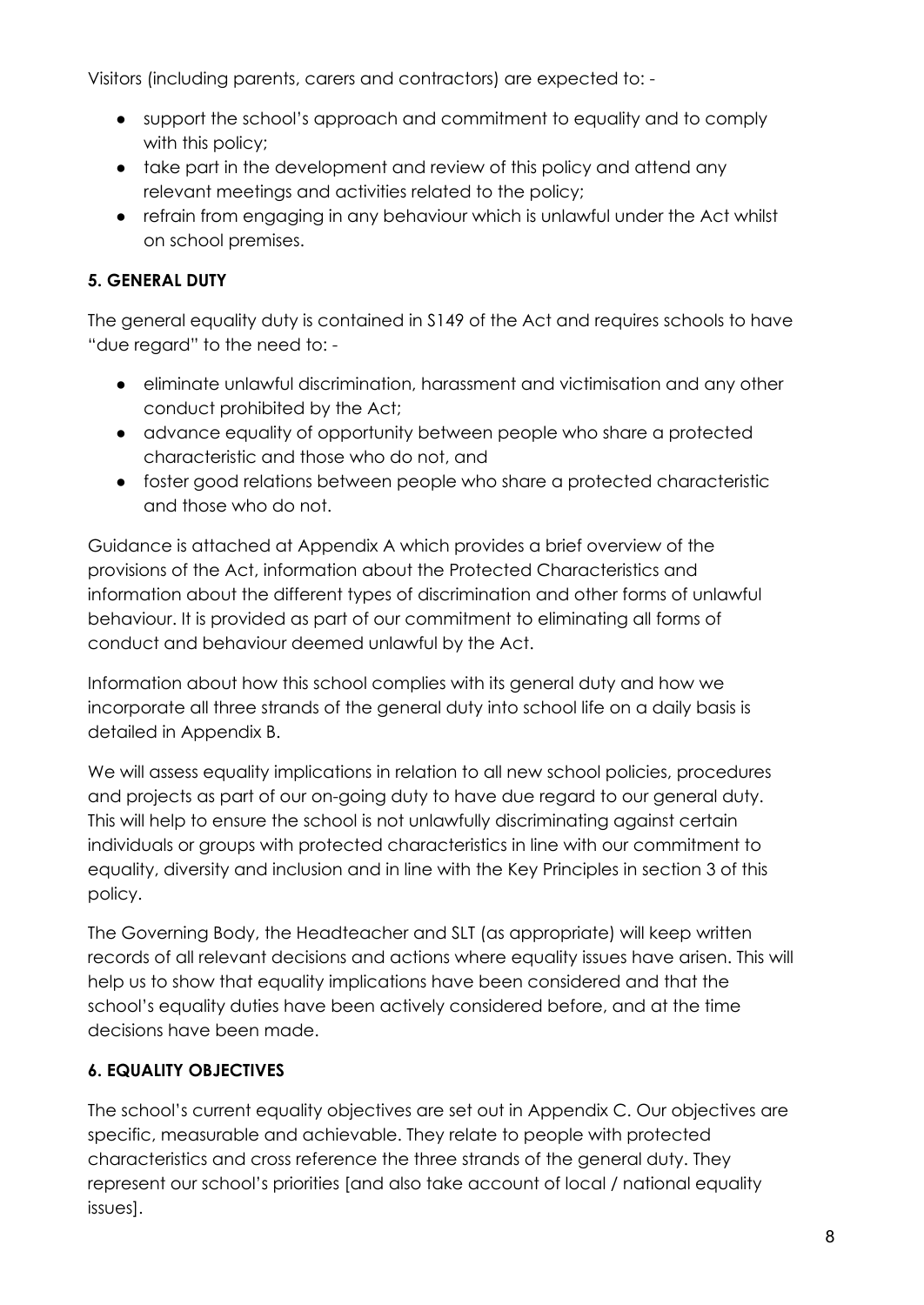The school's objectives are the outcome of a careful review and analysis of our school data and other information. We have chosen a combination of [short, medium and long-term] objectives.

We have detailed the reasons why we have chosen each objective and the relevance to the school's general equality duty. We have also developed an Equality Action Plan (EAP) to be read in conjunction with our objectives which is set out at Appendix D. The EAP sets out the school's plan in relation to how we propose each objective will be achieved and includes a timeframe. It also names the person with allocated responsibility for monitoring and review. The school's EAP will be reviewed regularly and may be modified or changed as necessary and appropriate. The overall aim is that the school achieves or makes significant progress towards each specific objective within the timeframe specified.

The Headteacher will report to the Governing Body [on a termly basis] in relation to the progress we have made towards achieving our objectives. The Governing Body will ensure the school's equality objectives are reviewed annually and that they are updated at least every four years.

Our current equality objectives will be published on the school's website together with the EAP and also with information about the progress we have made towards achieving them. We will also publish our past objectives, with a summary of what steps/actions were taken to achieve them and outcomes.

# **7. ACCESSIBILITY PLANNING**

Schools have specific duties under Schedule 10 of the Act to implement accessibility plans for disabled pupils which are aimed at: -

- increasing the extent to which disabled pupils can participate in the school's curriculum;
- improving the physical environment of the school to enable disabled pupils to take better advantage of education, benefits, facilities or services provided or offered by the school;
- improving the delivery to disabled pupils of information which is readily accessible to pupils who are not disabled
- The school's current accessibility plan is attached at Appendix E. Our plan also takes account of our duty to make reasonable adjustments for our staff who are disabled and therefore includes steps we are taking to support our members of staff with a disability. We will keep our accessibility plan under review and if necessary, we will revise it. It will be updated at least every 3 years. We will have regard to the need to allocate adequate resources for implementing the plan to ensure we can comply with our statutory obligations.

# **8. EQUALITY INFORMATION**

As part of our specific duties under the 2017 Regulations, information will be published on the school's website to show how we are meeting our equality duty. The information we publish will relate to people who share protected characteristics and who are affected by our school policies and practices.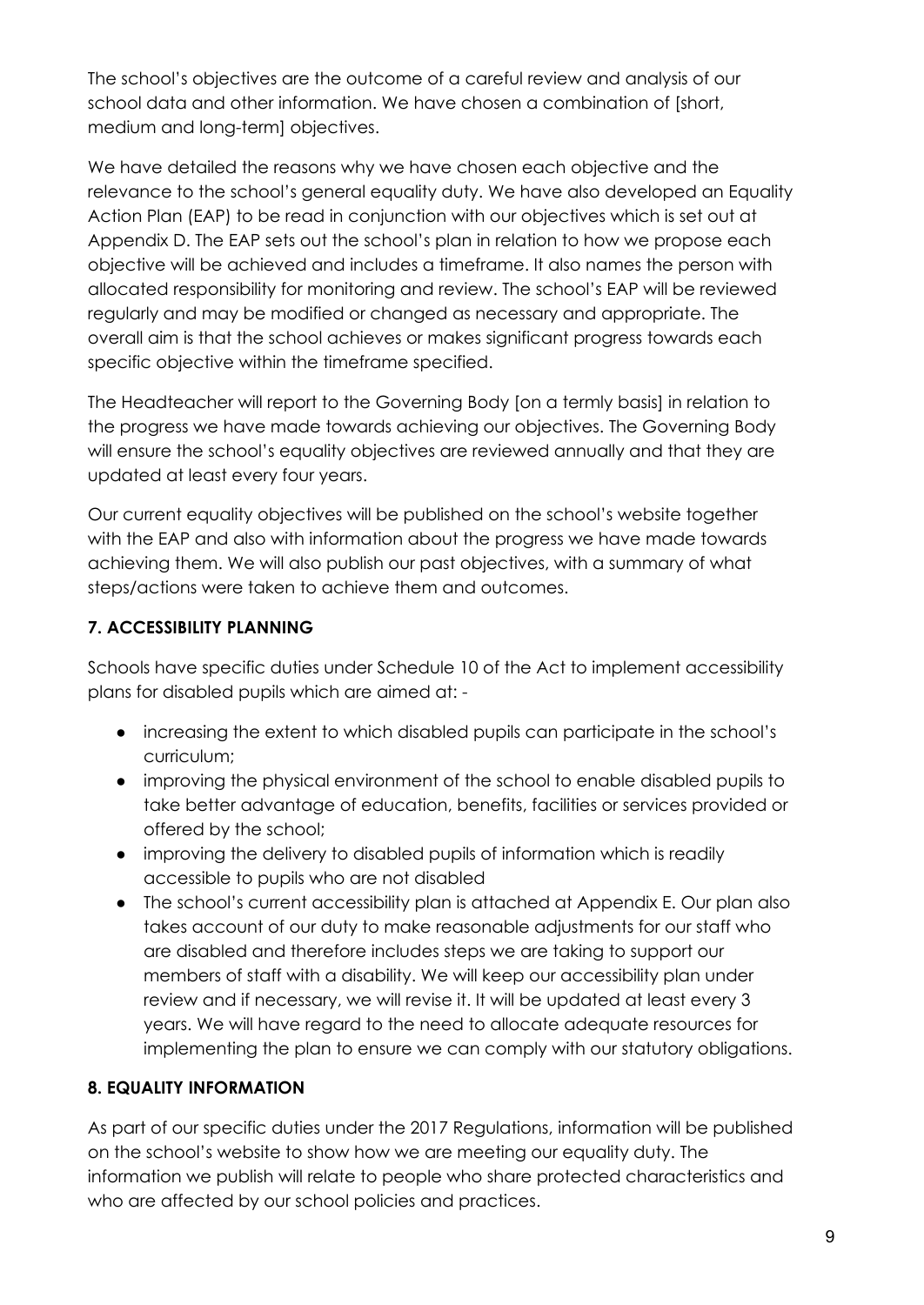The information we publish may include statistical and other data such as school performance data, school staff and pupil policies, the school development plan, curriculum materials and details of equality and diversity initiatives the school is taking part in. It may also include information such as minutes of meetings where equality issues have been discussed, parent and pupil surveys and details of equality training attended by our staff and our school governors.

Our published information will be reviewed and updated regularly (at least annually) and will show how, on an ongoing basis, this school is complying with its general equality duty.

The Headteacher supported by the SLT will take all reasonable steps to ensure the whole school community knows about the school's commitment to equality and is aware of this policy and the school's equality objectives. This will be done in a number of different ways, including via school newsletters, school assemblies, staff meetings, parents' meetings, etc.

This policy will be made available: -

- on the school website;
- as a paper copy from the school office (upon request);
- as part of the school's induction process for new staff;
- as part of equality training for staff.

#### **9. OUR STAFF**

The school will ensure equality of opportunity for all our staff and will observe good equality practices in all aspects of employment including in recruitment, the terms upon which a job is offered, promotion, training opportunities, professional development, benefits, facilities and services offered and also in relation to day to day employment matters.

The school will comply with the Act in relation to the application of all its staff policies including but not limited to the school's, Appraisal Policy, Staff Attendance Policy (including Flexible Working Requests), Capability Policy, Disciplinary Policy, Pay Policy, Recruitment Policy and Whistleblowing Policy. All staff policies and procedures will be regularly reviewed to ensure they take equality considerations into account.

If any member of our staff who is disabled is placed at a substantial disadvantage compared to other members of staff who are not disabled, we will take reasonable steps to try to avoid that disadvantage in line with the school's duty to make reasonable adjustments. We accept this may mean the school may need to modify or change certain aspects of a school policy, process or practice or may require the provision of an auxiliary aid or service or consideration of an alteration to the physical features of the school if reasonable. In relation to any formal school processes where an employee is entitled to be accompanied by a companion or a representative from their Trade Union, the school will make reasonable adjustments to assist an employee's companion or Trade Union representative with a disability.

If there are any language issues affecting an employee and/or their companion or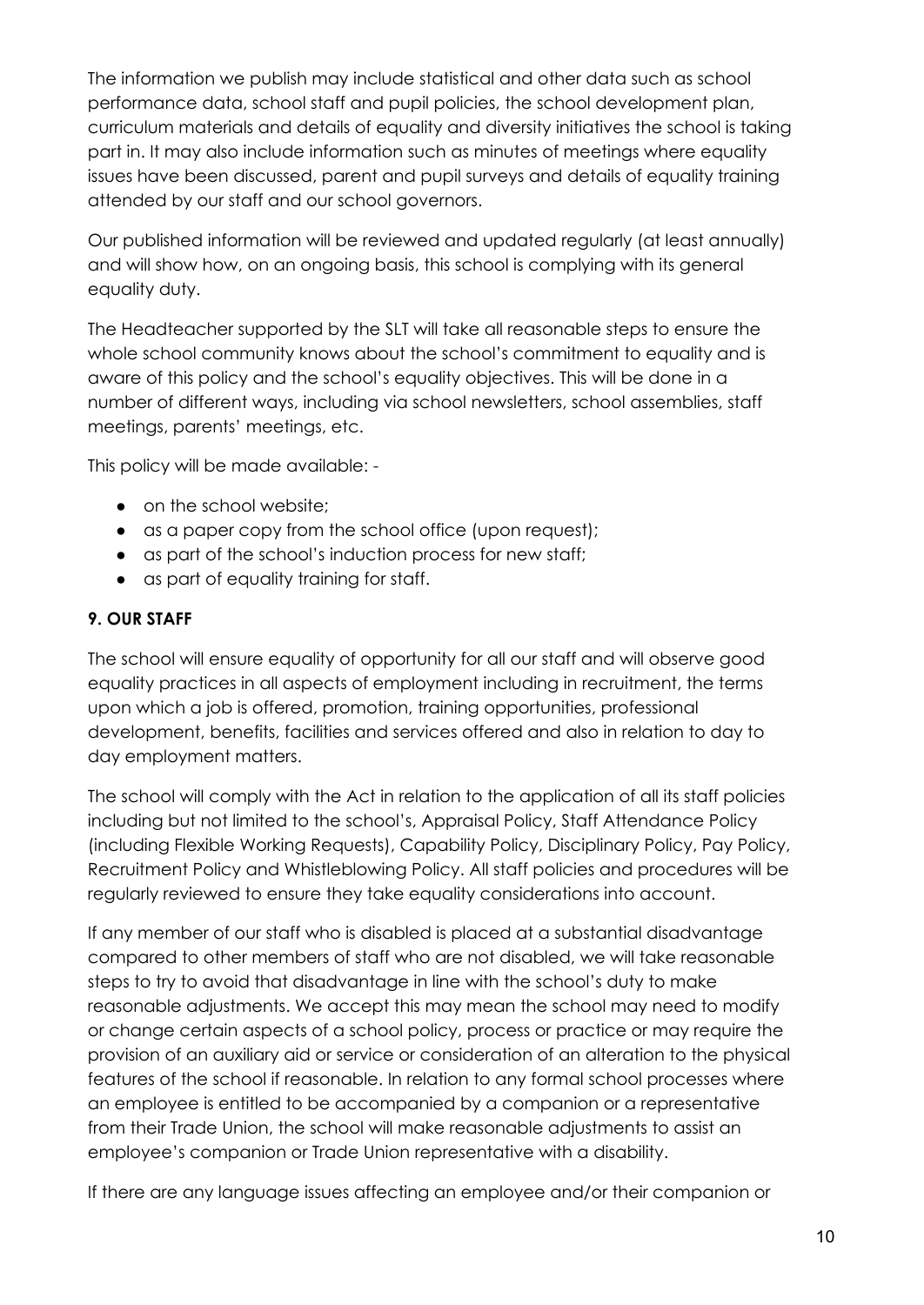Trade Union representative during any formal school process, these will be reasonably addressed so that all meetings or hearings can take place fairly under the relevant school policy or procedure.

The school is committed to equality of opportunity for all job applicants and members of staff and will monitor appointments and promotions on an annual basis to ensure that no group with particular protected characteristic appears to be disadvantaged. Decisions concerning staff will be based on merit (apart from where any necessary and limited exemptions and/or exceptions apply under the Act). The school will also monitor the make-up of its staff regarding information such as age, sex, ethnic background, sexual orientation, religion or belief and disability in encouraging equality, diversity and inclusion and meeting the school's aims under this policy. The aim is for our school staff to be truly representative of all sections of society. The school will take full account of its obligations under the Data Protection Act 2018 when we collect, store and publish data.

We are committed to ensuring the health and wellbeing of our staff and will take seriously and act upon any incidents of discrimination, harassment or victimisation recognising that our staff may be either victims or perpetrators. We interpret our equality duties positively and will take whatever actions we reasonably can to remove barriers to inclusion and to ensure a safe, positive, welcoming and inclusive environment for all.

In accordance with our obligations under the Act, we will not inquire about the health of an applicant for a job until after a job offer has been made (unless one of the exceptions in the Act applies, for example, if questions are related to an intrinsic function of the work for the job). We will not require job applicants to complete a generic 'all encompassing' health questionnaire as part of the application procedure. Any necessary health questions will be asked after a job offer has been made and, in all cases, any health-related questions will be targeted, necessary and relevant to the job applied for.

The Governing Body and the Headteacher are committed to ensuring all members of staff in school (teaching and non-teaching) and governors undergo equality training on a regular basis to help them understand their equality duties and/or the differing needs of protected groups within our school community. We recognise that members of school staff who are involved in recruitment processes and those with line management and decision-making responsibilities should receive equality training relevant to their roles.

#### **10. OUR PUPILS**

This school will not discriminate against, harass or victimise a pupil or potential pupil in relation to admissions, the way the school provides education, access to any benefit, facility or service or by excluding a pupil or subjecting them to any other detriment. We closely monitor our pupil data (including our exclusions data) and we will consider and address any equality implications if it appears one or more protected groups are over represented.

We will comply with the Act in relation to the application of all our pupil policies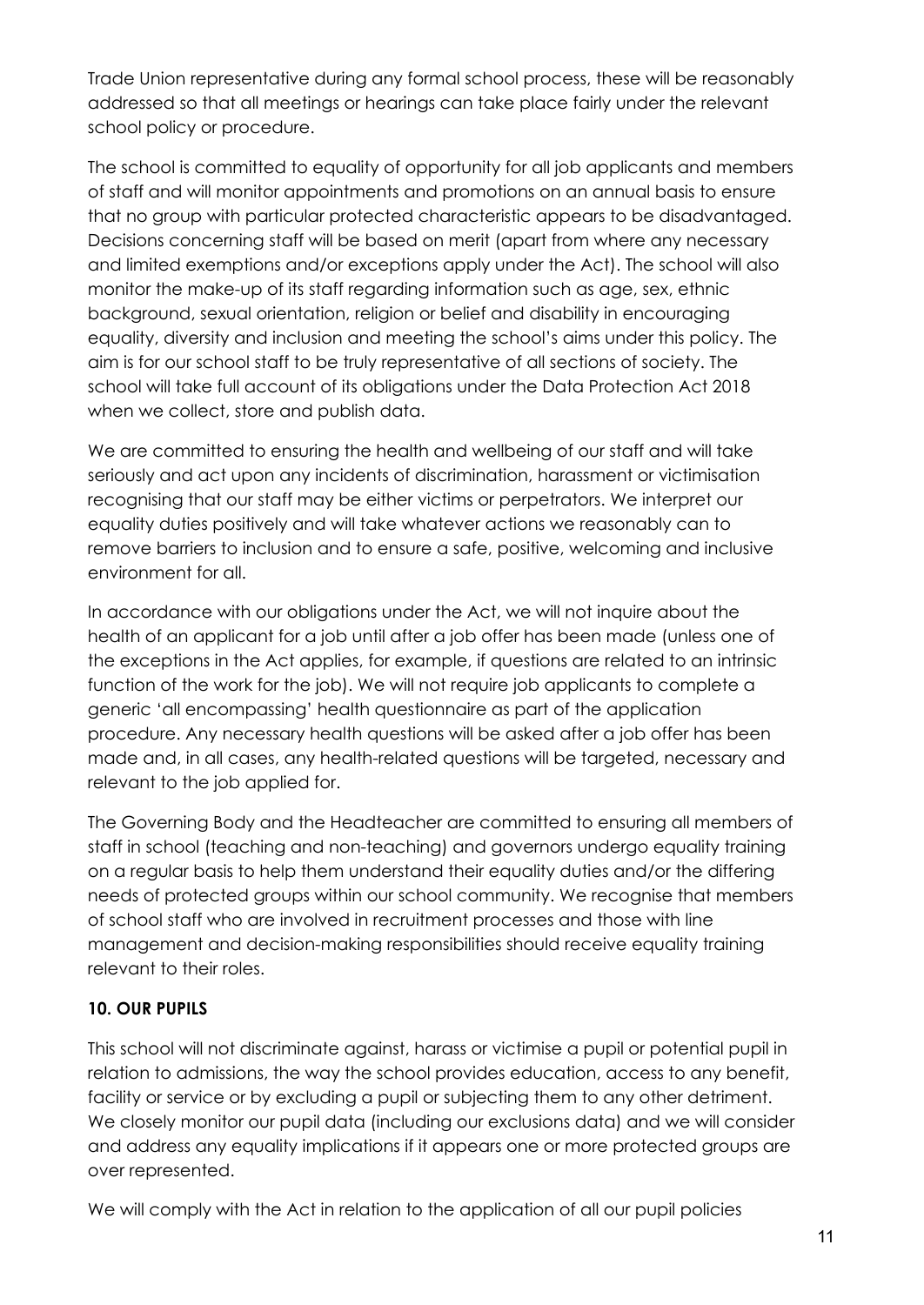including but not limited to the school's Admissions Policy, Behaviour for Learning Policy and Safeguarding. All pupil policies and procedures will be regularly reviewed to ensure they take equality considerations into account.

The school will consider whether any flexibility or adjustment is required where any school policy, rule or practice might indirectly discriminate against a particular group of pupils with a protected characteristic and where the relevant rule, policy or practice cannot be justified as a proportionate means of achieving a legitimate aim (a legitimate aim might include safeguarding concerns, health and safety concerns and maintaining academic or other standards).

The school will make reasonable adjustments to its policies, processes and practices where relevant and appropriate for pupils with disabilities in accordance with the school's duty to make reasonable adjustments. This may include changing the way things are done, making changes to the school environment and/or providing auxiliary aids or services in line with the school's current Accessibility Plan.

We recognise that hate incidents or prejudice based bullying are often driven by negative assumptions, stereotypes or misinformation. These are often then directed against an individual or a group, based on difference (real or perceived) and linked to, for example, racism, sexism, homophobia, transphobia, biphobia, negative views of disabled people or people who practise a religion or follow a faith. We are committed to taking action to prevent, challenge and eliminate any such behaviour in our school community. We want our pupils to understand better the diversity that exists in society and to respect, value and embrace people who are different to them so they are well prepared to contribute to wider society and to life in modern Britain.

The school takes bullying, sexual harassment and hate or prejudice motivated incidents very seriously and any such conduct or behaviour will be carefully monitored. All such incidents will be recorded and will be dealt with fairly and firmly in accordance with the school's Behaviour or Learning Policy. We will use this information to identify trends or patterns so that we have approaches in place to provide appropriate responses in term of support for victims and their families, sanctions and support for perpetrators and their families and education for our pupils and the whole school community as appropriate.

We will take account of guidance issued from the DfE on dealing with incidents of harassment including sexual harassment, bullying including homophobic and transphobic bulling and bullying related to sexual orientation, gender reassignment, disability, race and religion. Training will be given to members of school staff to ensure they are aware of how to identify and to deal with all such incidents.

# **11. POSITIVE ACTION**

The school recognises that in some circumstances we may need to meet the needs of pupils with protected characteristics in different ways to ensure they receive the same standard of education as everyone else. This may arise when pupils experience disadvantage connected to their protected characteristic or have needs that are different from the needs of pupils who do not share their protected characteristic or where pupils have disproportionately low participation in an activity compared to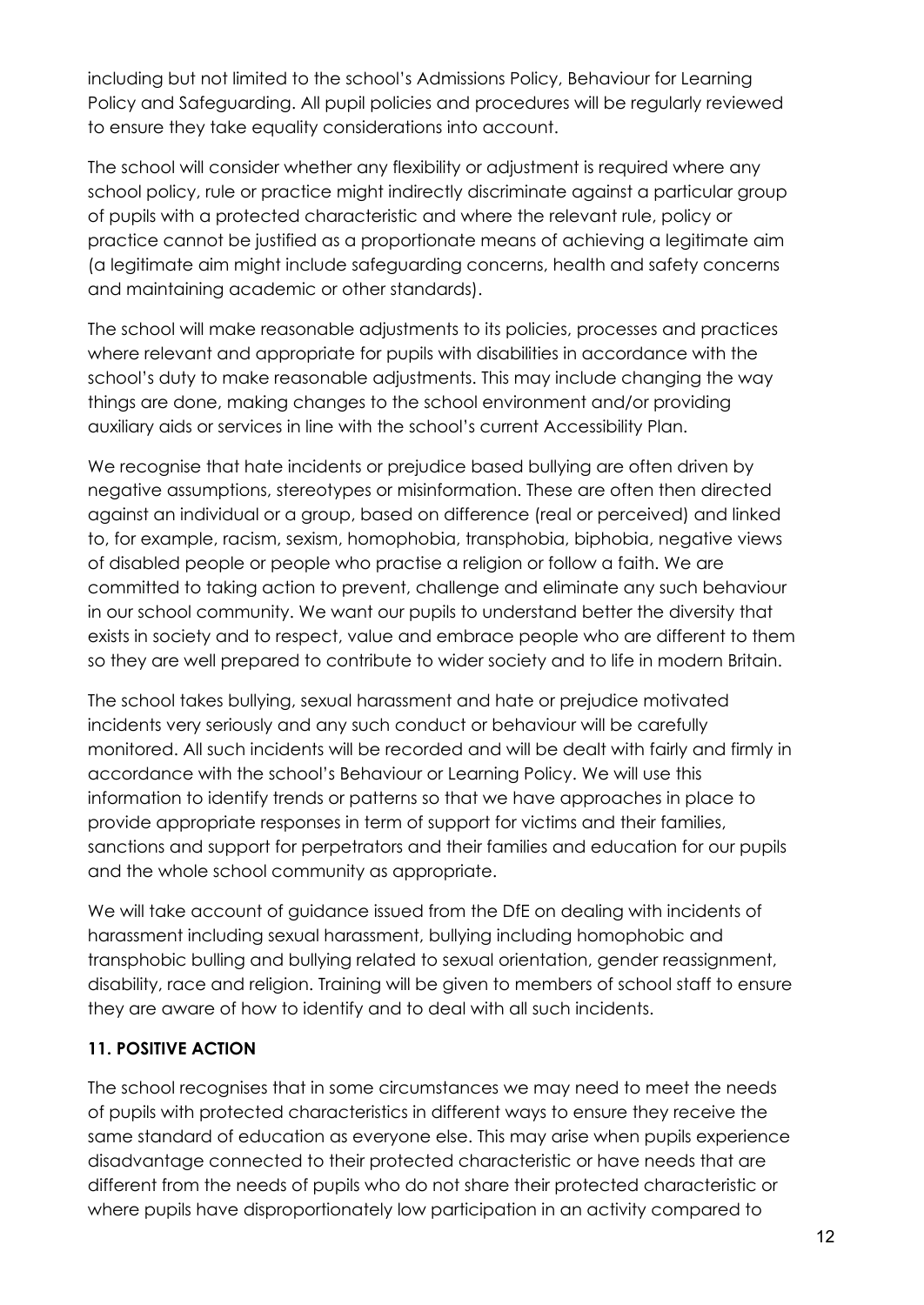pupils who do not share their characteristic.

Positive action enables the school to take proportionate steps to help particular groups of pupils with protected characteristics to address need / disadvantage / low participation. It could for example include targeted support or catch up classes. Although positive action is not mandatory under the Act, this school is committed to taking such action where it is lawful under the Act. We 13 recognise that provided our actions are proportionate, taking positive action will support compliance with the school's general duty.

The school is also committed to taking positive action where the relevant conditions under the Act are met and in appropriate circumstances for members of staff with protected characteristics.

# **12. BUYING GOODS AND SERVICES**

The school will take account of its general duty when buying or engaging in contracts for goods and services such as ICT, services, the provision of supply staff, consultants, school meals, learning resources, training and administrative supplies. Whenever we intend to buy goods or services we will ask ourselves whether the aims of the general duty are relevant to the proposed purchase or contract and if so, how they might apply.

We will consider whether there is a need to include equality requirements within any contracts we enter into. We will ensure that contract conditions require contractors to comply with the Act and with the school's equality policy. We will ensure that supply staff know about this policy and related pupil policies and that they are aware of the school's commitment to equality, diversity and inclusion.

# **13. BREACHES OF THIS POLICY**

Equality is high on the school's strategic agenda. The school regards breaches of the Act and of this policy very seriously. We will not tolerate any form of discrimination, harassment, victimisation or conduct that contravenes the Act or which compromises the school's commitment to equality, diversity and inclusion, our Key Principles and/or our equality duties.

Members of staff who wish to raise a concern or make a complaint about a breach of this policy involving another member of staff should do so by following the process detailed in the school's Grievance Policy and Procedure. Complaints may also be raised through the school's Whistleblowing Policy in appropriate cases. In cases not involving another member of staff, concerns or complaints should be raised with the Headteacher or a member of the SLT. Concerns or complaints about the Headteacher should be raised with the Chair of Governors.

The school will ensure that any concerns or complaints are promptly and thoroughly investigated and are dealt with as determined by the Headteacher (or Chair of Governors as appropriate) in accordance with the relevant school policy / procedure depending on the nature of the complaint and whether the complaint concerns a member of staff or a pupil or someone else.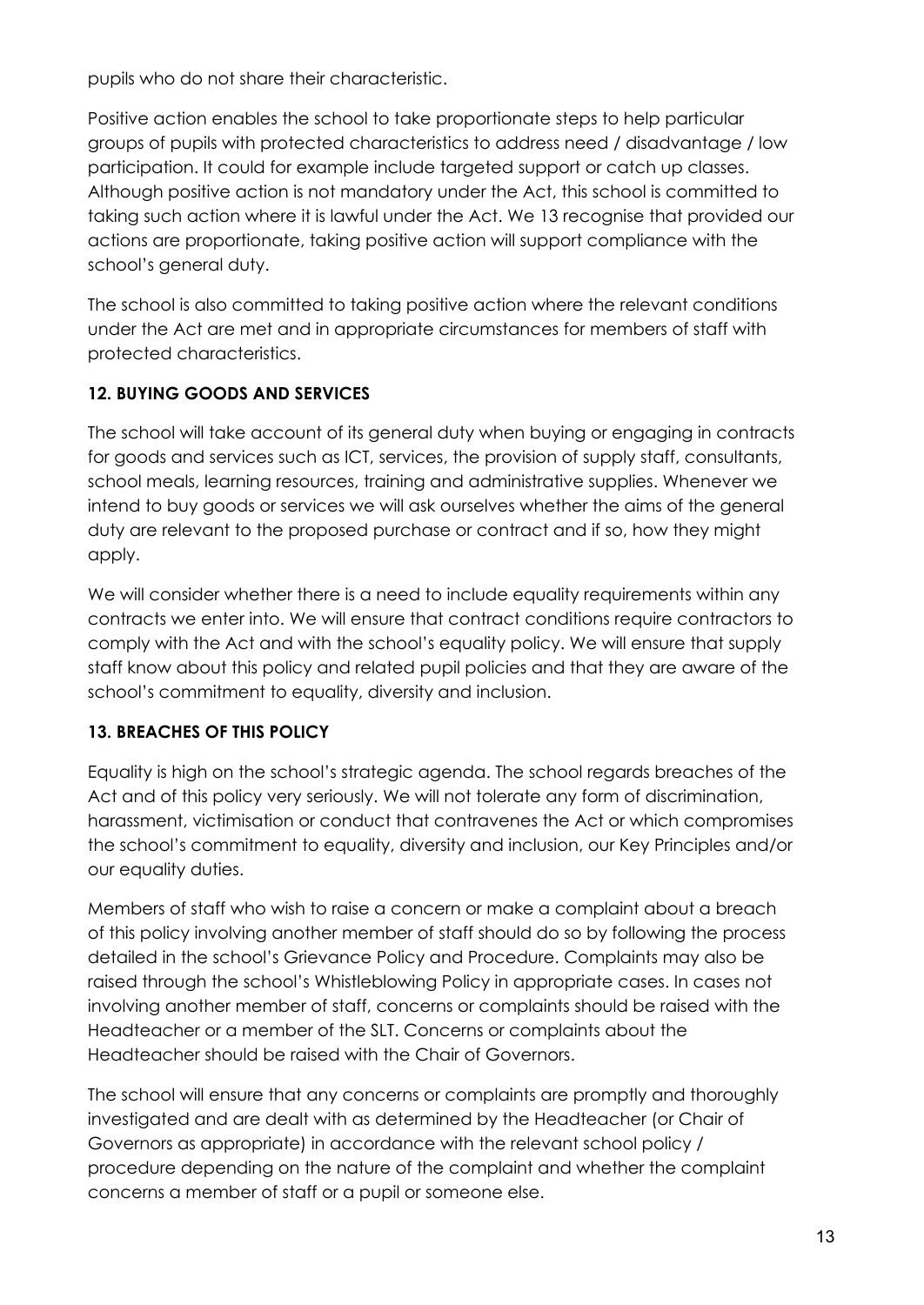Breaches of this Act and this policy by a member of staff will be treated seriously. In appropriate cases, action may be taken against an employee under the school's Disciplinary Policy and Procedure and could result in a sanction up to and including dismissal. Serious acts of discriminatory behaviour, including acts of harassment, could amount to gross misconduct and lead to dismissal without notice.

Members of staff should be aware that they may be held legally liable for their own acts of discrimination carried out in the course of their employment. Where a complaint involves an allegation of sexual harassment, in addition to being an employment issue this may also amount to a safeguarding issue and / or a criminal offence and may lead to police involvement. Harassment may also be an offence under the Protection from Harassment Act 1997 (which is not limited to circumstances where the harassment relates to a protected characteristic).

Pupils will be made aware of the procedure to follow should they wish to raise a concern or complaint about an equality related matter or incident in line with the school's Behaviour Policy (see section 10 above). The Headteacher (or member of SLT with delegated responsibility) will be responsible for investigating and dealing with equality related incidents between pupils.

Parents, carers or members of the wider school community who wish to raise a concern or complain about any equality related school matter or incident should follow the procedure detailed in the school's Complaints Policy.

#### **14. MONITORING AND REVIEW**

The school will review this policy annually and will ensure that the views of all interested parties are sought in relation to the ongoing development and review of this policy.

We will evaluate the success of the school's equality work by using quantitative and qualitative data and by assessing the extent to which the school achieves improved outcomes for different groups of staff and pupils with protected characteristics.

We will monitor and regularly review all school policies, procedures and practices to ensure compliance with the Act and this policy and to assess whether any changes need to be made.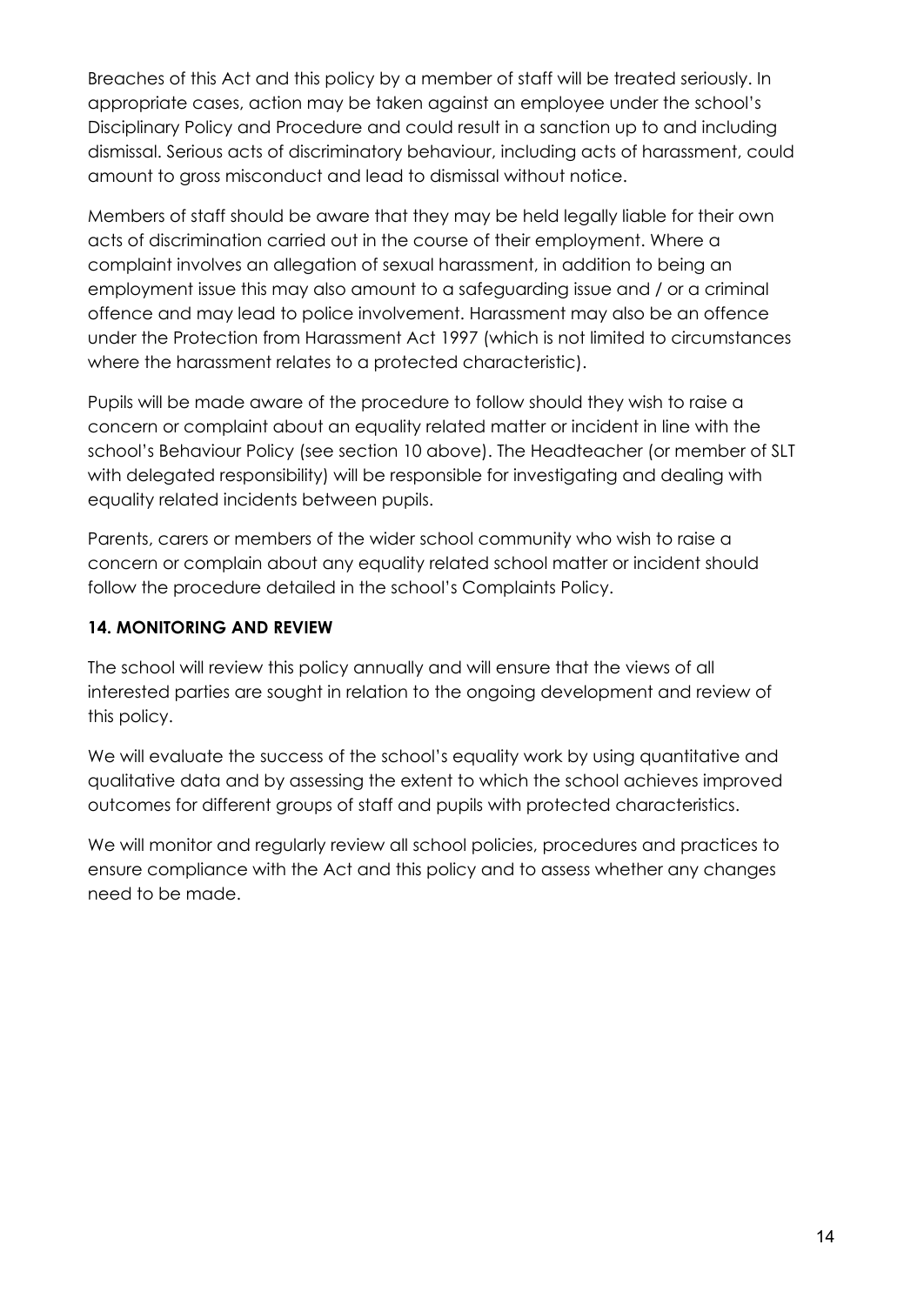# **APPENDIX A GUIDANCE ON THE EQUALITY ACT 2010 ("THE ACT")**

#### An Overview

This guidance is provided by the school with a view to preventing pupils, staff, parents, carers and the wider school community from engaging in any form of behaviour or conduct which is deemed unlawful under the Act. The guidance is intended to create a general awareness and understanding of the school's obligations and duties under the Act, including any exemptions and exclusions which may apply. The Act provides a single, consolidated source of discrimination law, replacing all previous anti-discrimination laws and extending protection from discrimination in some areas.

The Act defines types of unlawful behaviour in relation to people with protected characteristics. The Act applies to all schools and academies including maintained and non-maintained special schools. The Act applies to schools as educators, employers and as service providers. It applies to the way schools treat their pupils and potential pupils, and in limited circumstances, former pupils.

As employers, schools must not discriminate against potential employees in respect of whether to offer a job or the terms on which a job is offered. Schools must also not discriminate against existing employees in respect of benefits, facilities and services offered including training opportunities, promotion or dismissal. In relation to pupils, schools must not discriminate against, harass or victimise a pupil or potential pupil in relation to admissions, in the way education is provided, in the way pupils are provided with access to any benefit, facility or service and by excluding a pupil or subjecting them to any other detriment. The school's "Responsible Body" must ensure compliance with the Act.

The school's "Responsible Body" must ensure compliance with the Act. The Responsible Body is the Governing Body (and the Local Authority in maintained schools) and the proprietor in independent schools, academies or non-maintained special schools. Any person acting on behalf of the Responsible Body, including school employees may be liable for their own discriminatory actions. The Responsible Body may also be liable unless it can show that it has taken all reasonable steps to stop an individual from doing the discriminatory action or from doing anything of that kind.

#### **Types of Unlawful Behaviour and Protected Characteristics**

Types of unlawful behaviour under the Act are: -

- diirect discrimination,
- indirect discrimination,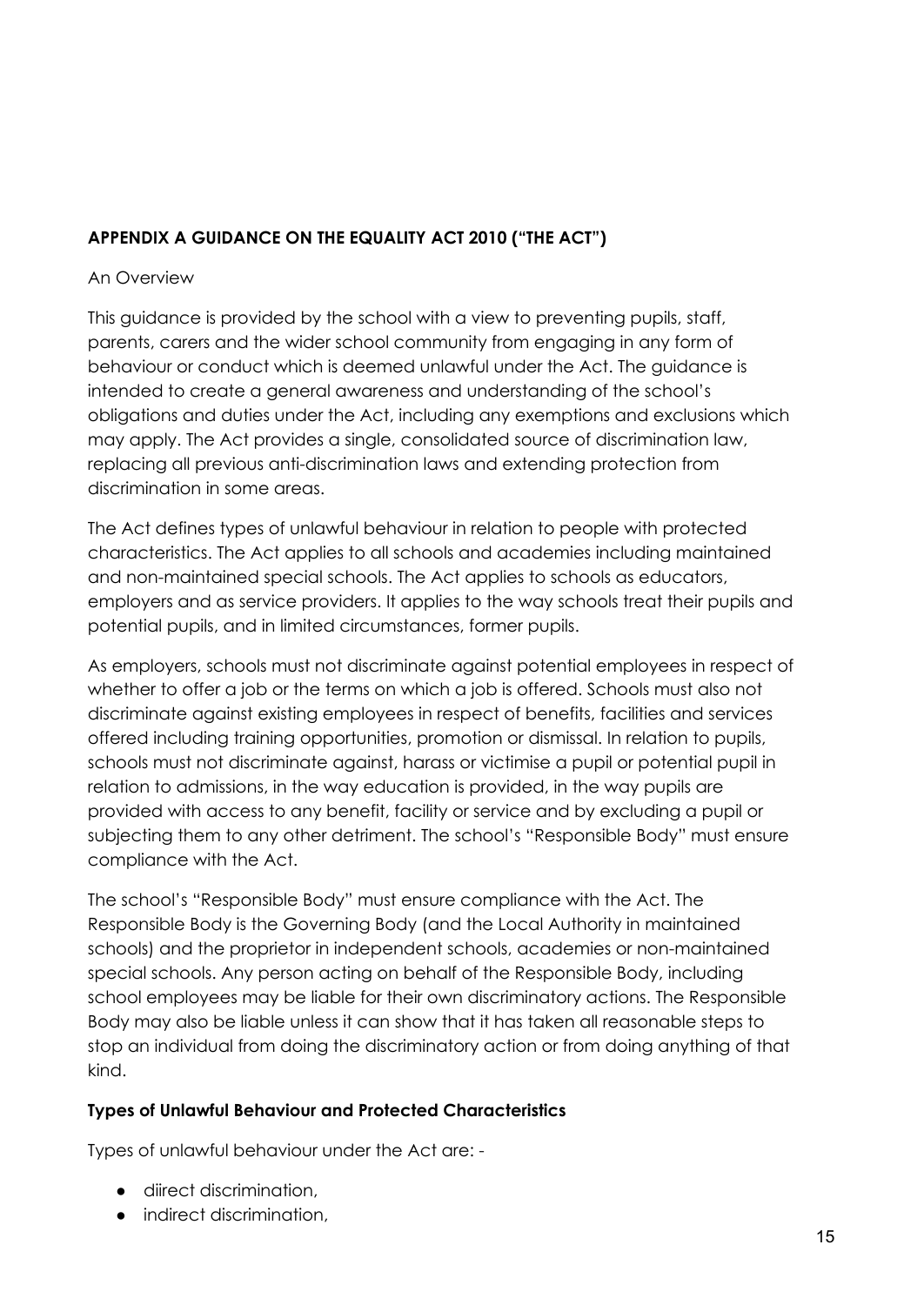- Harassment,
- victimisation.

The Protected Characteristics under the Act are:-

- Age,
- Disability,
- Race,
- religion or belief,
- $\bullet$  Sex,
- sexual orientation,
- gender reassignment,
- marriage and civil partnership,
- pregnancy and maternity.

All the protected characteristics apply to staff but the protected characteristics of age, marriage and civil partnership DO NOT apply to pupils. It is not a breach of equality law therefore for schools to admit and organise pupils in age groups and to treat pupils in a way that is appropriate to their age.

# **Direct Discrimination**

This occurs when because of a protected characteristic a person treats another less favourably, than they treat, or would treat other people. Direct discrimination involves comparing how you treat a person with the protected characteristic compared to how you treat someone else. In most cases there is no defence to direct discrimination. Motive or intention are irrelevant. Direct discrimination can also be by association (when a person is treated less favourably because of their association with someone who has a protected characteristic) or by perception (when a person is treated less favourably because it is believed they have a protected characteristic even if that is a mistaken belief).

#### **Indirect Discrimination**

This occurs when a "provision criterion or practice" (PCP) is applied generally but has the effect of putting people with a protected characteristic at a disadvantage when compared to people without that characteristic. It is possible to defend a claim of indirect discrimination if it can be shown that the PCP is a "proportionate means of achieving a legitimate aim and that it could not reasonably be achieved in a different way which did not discriminate. In the context of schools, examples of legitimate aims might be maintaining academic or other standards, safeguarding or ensuring the health, safety and welfare of pupils.

# **Harassment**

This has a specific legal definition in the Act based on the definition from the European Convention on Human Rights. It is unwanted conduct, related to a relevant protected characteristic or of a sexual nature which has the purpose or effect of violating a person's dignity or creating an intimidating, hostile, degrading, humiliating or offensive environment for that person. It is also treating someone badly because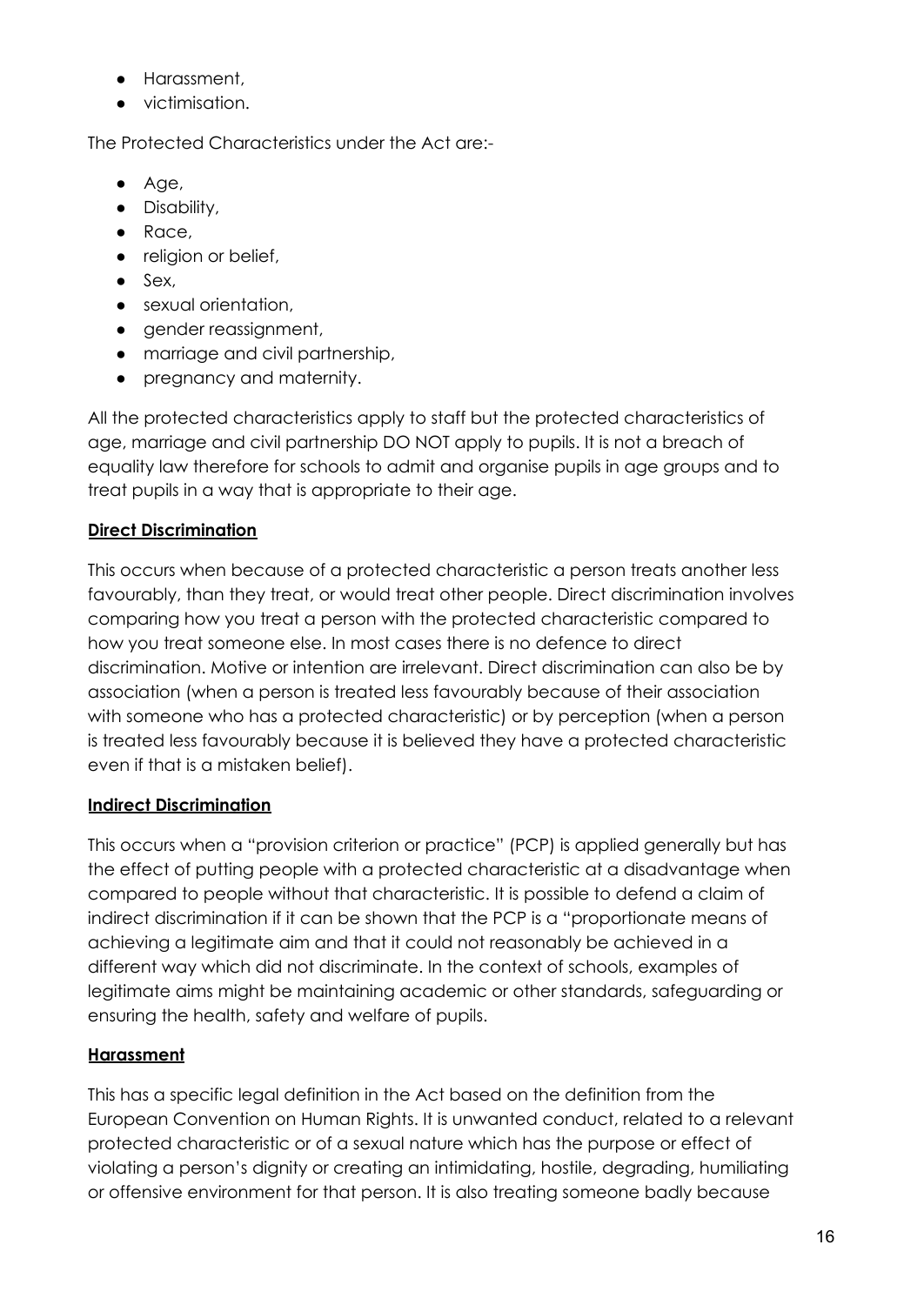they have submitted to or rejected sexual harassment or harassment related to sex or gender. Motive or intention are irrelevant. Harassment is about the perception of the victim provided it is reasonable for them to feel that way. A person does not have to possess the protected characteristic to bring a claim under the harassment provisions. Harassment can also be by association (harassing someone because they associate with someone with a protected characteristic) or by perception (harassing someone because you it is thought or perceived they have a protected characteristic even if that is wrong).

#### **Victimisation**

This occurs when a person is treated badly or treated less favourably than they otherwise would have been because they have done "a protected act" or because the school believes that a person has done or is going to do a protected act. A protected act might involve, for example; making an allegation of discrimination or bringing a case under the Act, or supporting another person's complaint by giving evidence or information or doing anything else under or in connection with the Act.

#### **Additional Provisions Relating to Disability**

With regard to disability, there are two further types of unlawful behaviour, these are:-

- Discrimination arising from a disability,
- A failure to comply with the duty to make reasonable adjustments.

#### **Discrimination Arising From A Disability**

This occurs when a disabled person is treated unfavourably because of something arising in consequence of their disability. This is unlawful unless the discrimination can be justified.

#### **Duty To Make Reasonable Adjustments**

The duty to make reasonable adjustments means that where something a school does places a disabled pupil or member of staff at a disadvantage compared to other pupils or members of staff, the school must take reasonable steps to try and avoid that disadvantage. The duty applies to the way things are done, to the physical features of a school and to the provision of auxiliary aids and services. The Act extended the duty to provide auxiliary services and aids to pupils. Auxiliary aids or services are things or persons which help. Whether a school should provide an auxiliary or service is a question of reasonableness in all the circumstances of the case. They may already be provided for a disabled pupil under the terms of their EHC Plan.

**More favourable treatment for people with disabilities.** The overriding principle of the equality legislation is one of equal treatment but schools may, and often must, treat disabled pupils and disabled members of staff more favourably than non-disabled pupils or non-disabled members of staff by making reasonable adjustments to put them on a more level footing with pupils and members of staff without disabilities and to comply with their public sector equality duty.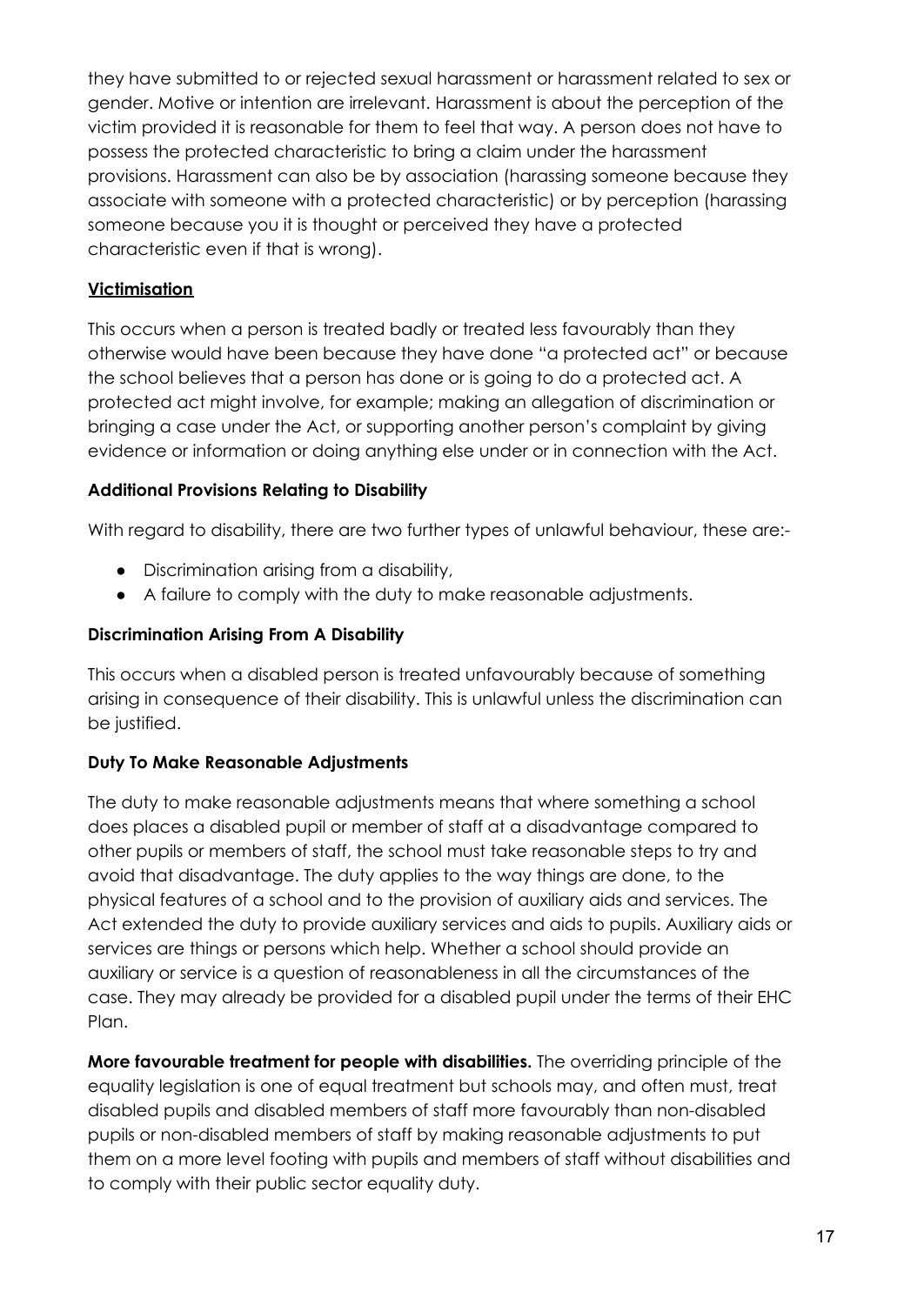Schools must also carry out accessibility planning for disabled pupils and members of staff under the Act. With regards to pupils, schools must implement accessibility plans which are aimed at increasing the extent to which disabled pupils can participate in the curriculum; improving the physical environment of school to enable disabled pupils to take better advantage of education, benefits, facilities and services provided; and improving the availability of accessible information to disabled pupils. With regard to staff, schools are under a duty to consider alterations to physical features of the school as part of their duty to make reasonable adjustments where it is reasonable to avoid disadvantage caused by their disability.

#### **Exceptions and Exclusions**

There are some exceptions in the Act which apply to all schools and some which apply specifically to schools with a religious character (faith schools) and to single sex schools.

The daily act of collective worship is an exemption which applies to all schools in relation to the Act's religion or belief provisions. Schools are permitted to have acts of worship or other forms of collective religious observance and will not be acting unlawfully if an equivalent act of worship is not provided for other faiths. Schools are permitted to celebrate religious festivals.

The content of the school curriculum is excluded from the Act but the way, in which schools provide education, i.e. the delivery of the curriculum is not. Schools must ensure that the curriculum is not delivered in a discriminatory way and that it is delivered in accordance with the public sector equality duty. Schools should provide a broad and balanced curriculum for all pupils and should ensure that all pupils have equal access to all areas of the curriculum. When a school's Curriculum Policy is reviewed, due regard must be given to equality considerations.

The Act does not deal specifically with school uniform or other aspects of appearance such as hair, jewellery and make up. The school's Governing Body determines uniform policy and the rules relating to appearance 18 but must have due regard to equality law and to obligations under the Human Rights Act 1998 when making decisions in this regard. Governing Bodies should be sensitive to the needs of different groups and should act reasonably in endeavoring to accommodate those needs without compromising other school policies and requirements including requirements relating to health, safety and discipline.

#### **Faith Schools**

Certain exceptions apply to the religion or belief provisions in the Act which mean that faith schools may conduct themselves in a way which is compatible with their religious ethos. Faith schools may discriminate because of religion or belief in relation to admissions and in the access to any benefit, facility or service.

Faith schools may give priority in admissions to pupils of the school's own religion although this may only be done when a school is oversubscribed. Faith schools may also choose to allocate some places to children of a specific faith if the school wishes for example to ensure a mixed intake to reflect the diversity of the local population.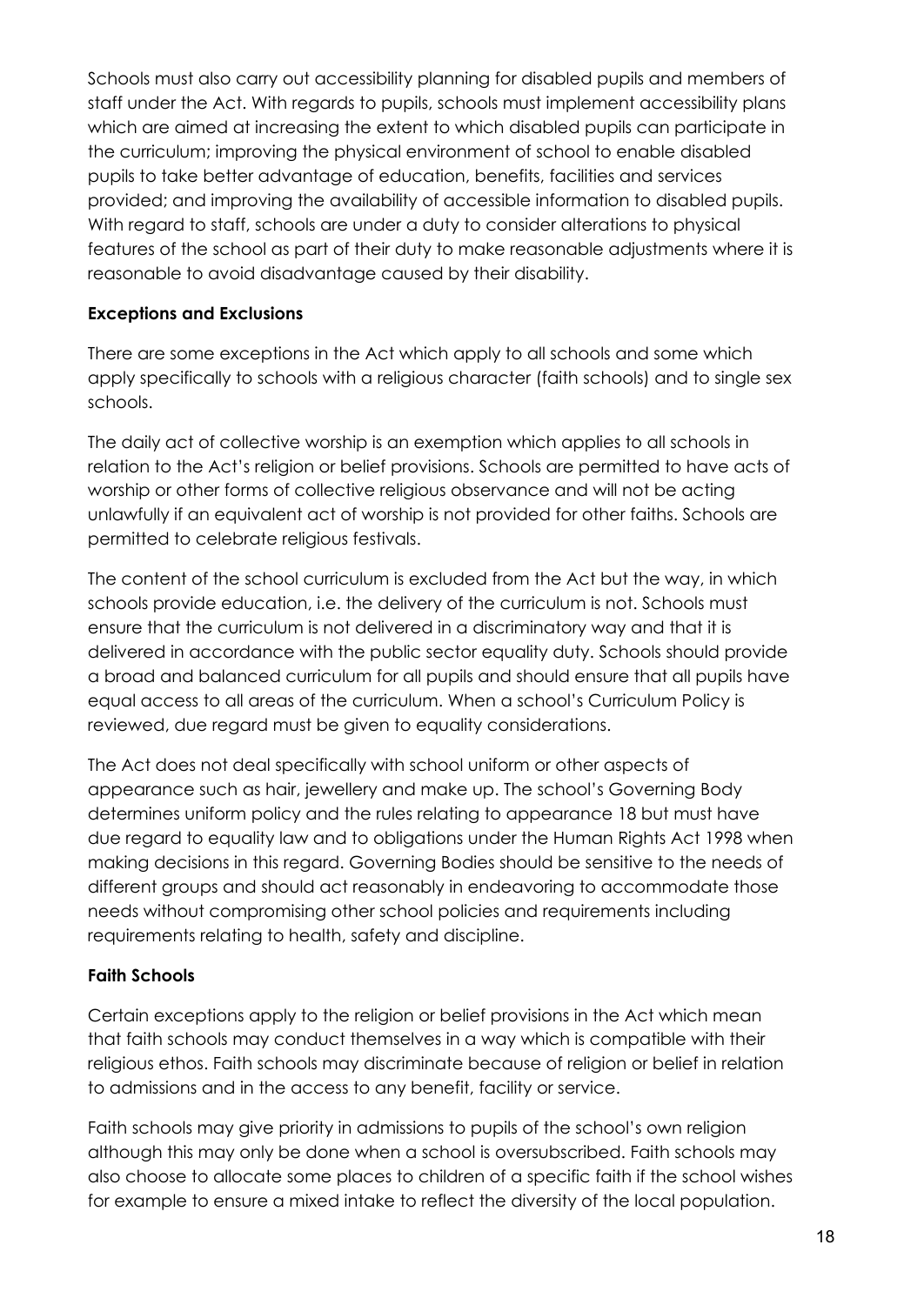Any such selection would be on the basis of faith only and not on the basis of ethnic background.

There are also exemptions in relation to how education is provided to pupils in faith schools and the way in which faith schools allows access to other aspects of school life which are not necessarily part of the school curriculum. If for example, a faith school was to organise a visit for pupils to sites of particular interest to the school's faith, the school would not be discriminating unlawfully by not arranging trips to sites of significance to the faiths of other pupils. Nor could a pupil of a different faith claim they were being treated less favourably because objects symbolic of the school's faith are given special status in school. Faith schools must not treat a pupil less favourably because they do not (or no longer) belong to the school's religion. They must not discriminate in relation to other protected characteristics.

There are some specific exceptions for faith schools in relation to the employment of staff. The provisions differ for voluntary controlled and foundation schools with a religious character, and voluntary aided independent schools, academies and free schools with a religious character. Further information about the exceptions in relation to the employment of staff in faith schools can be found in the DfE's non-statutory advice for schools on the Equality Act 2010 and these are reflected in the schools' recruitment and other relevant staff policies

#### **Single Sex Schools**

There is an exception to the sex discrimination provision in the Act for single sex schools which means that schools are able to refuse to admit pupils of the opposite sex. The exception also permits single sex schools to admit a small number of pupils from the opposite sex on an exceptional basis or in relation to particular courses or classes.

#### **The Public Sector Equality Duty and Supporting Specific Duties**

The Act introduced a single Public Sector Equality Duty (PSED) made up of the general duty and supporting specific duties. The PSED applies to public bodies, including all schools and academies but not independent schools.

The general duty is contained in S149 of the Act and requires schools, when carrying out their functions, to have due regard to the need to:-

- eliminate discrimination, harassment and victimisation and any other conduct prohibited by the Act;
- advance equality of opportunity between those who share a relevant protected characteristic and those who do not share it;
- foster good relations across all characteristics.

Having due regard means that the Governing Body and the school's leadership team must ensure that whenever significant decisions are being made or policies developed, thought will be given to equality considerations. Equality will not just be an afterthought and will never be just a matter of ticking boxes. Decisions and actions will be made with an open mind and an assessment will always be made as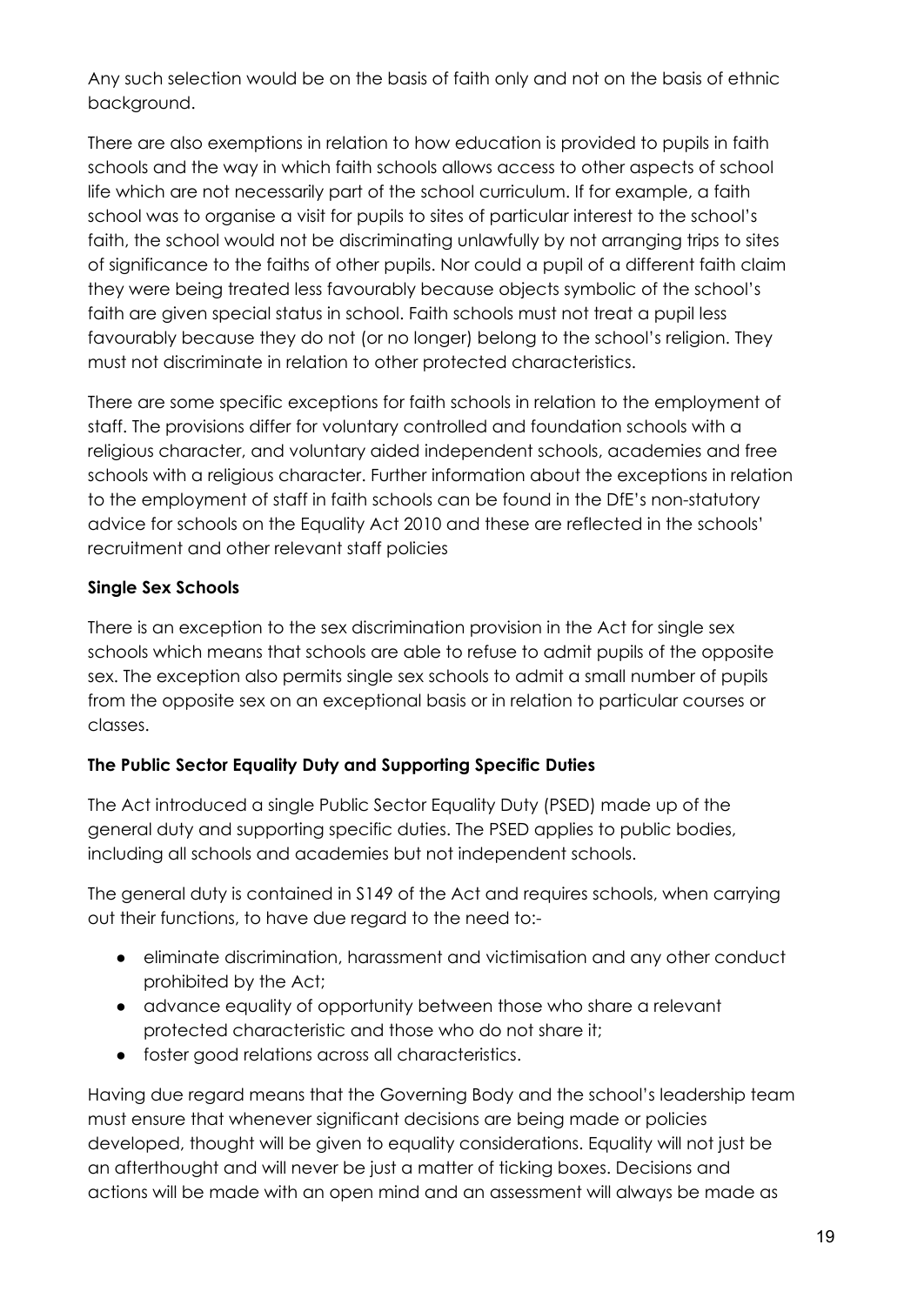to whether a particular decision or action may have implications for people with particular protected characteristics.

The first aim of the PSED applies to all the protected characteristics. The second and third aims apply to all the protected characteristics except marriage and civil partnership. The protected Characteristics of age and marriage and civil partnership do not apply to pupils. Specific equality duties are detailed in the Equality Act 2010 (Specific Duties and Public Authorities) Regulations 2017. In order to comply with their specific duties, schools are required to:-

- publish information to demonstrate how they are complying with their general duty;
- prepare and publish one or more specific and measurable equality objectives;
- publish gender pay gap information if they employ 250 or more employees.

Schools are required to update published equality information at least annually and to publish objectives at least once every four years. The school's current equality objectives can be found in Appendix C.

#### **APPENDIX B HOW WE ARE COMPLYING WITH OUR GENERAL DUTY**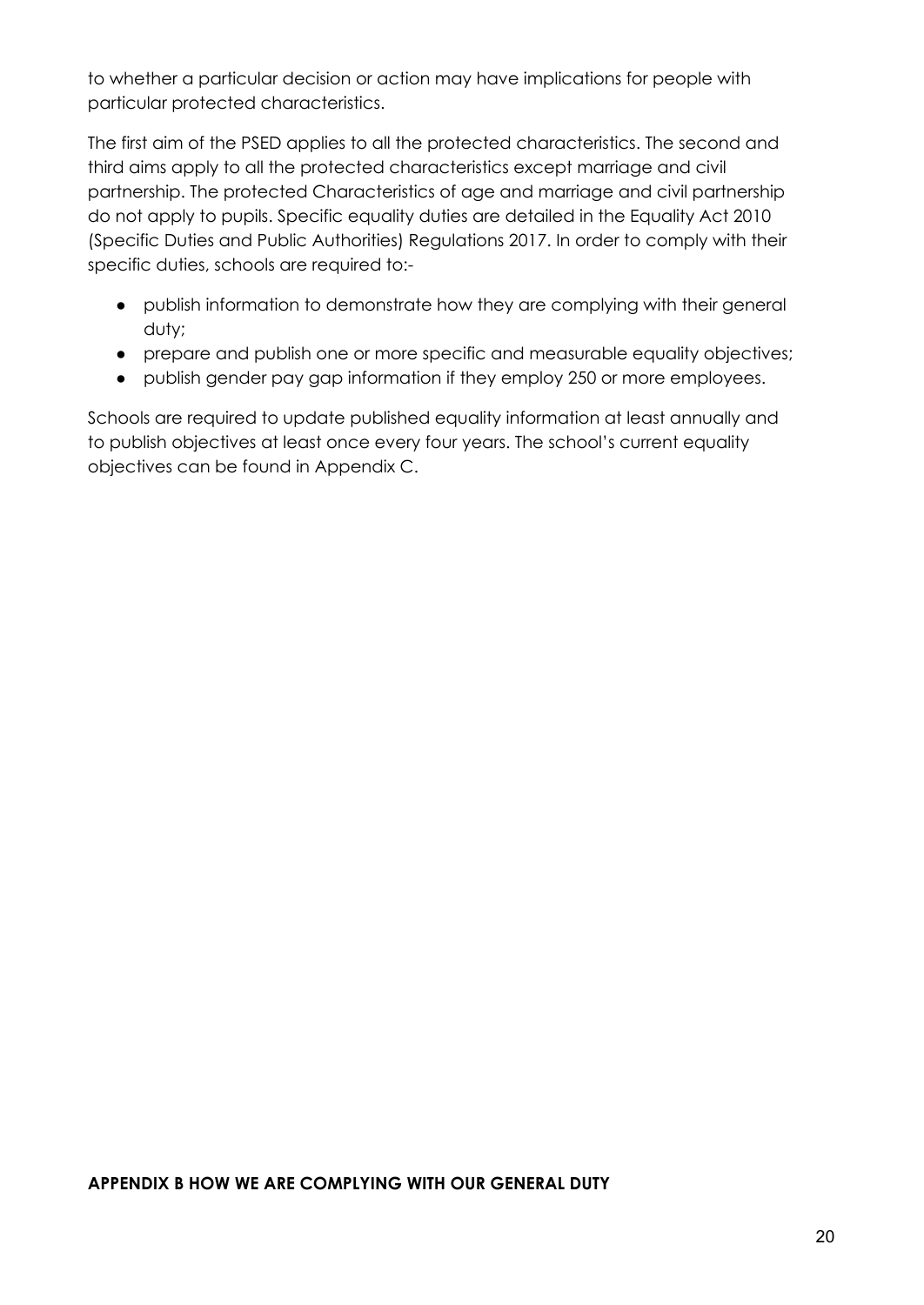1. What we are doing to eliminate discrimination, harassment and victimisation and other conduct prohibited by The Equality Act 2010.

Set out here evidence that the school is aware of the requirements of the Act and how it complies with the non-discrimination provisions. This might include information about school staff and pupil policies, information about how the school monitors equality issues, information about staff and governor equality training; the work the school is doing to address discrimination, maybe linking with information about the work the school is doing to meet its school's equality objectives.

2. What we are doing to advance equality of opportunity between those who share a relevant protected characteristic and those who do not share it.

This is about steps taken to remove or minimise disadvantage - set out here what your school is actively doing to make education and school life accessible to all. It is also about steps taken to meet the needs of people who share a relevant protected characteristic that are different from the needs of people who do not share it and steps taken to encourage people who share a relevant protected characteristic to participate in school life where participation is disproportionately low. DfE Guidance states you should set out information about the steps the school has taken in response to an analysis of the available data - for example, work being done to support disabled children, or special steps taken to help boys improve their performance in writing or girls to catch up in science, or to boost the English skills of bi-lingual children from certain ethnic minority groups…..evidence which shows a decline in homophobic bullying or transphobic bullying would also be relevant here

#### 3. What we are doing to foster good relations across all protected characteristics.

This is about the steps taken by the school to tackle prejudice and to promote understanding. DfE guidance states: it should be particularly easy for schools to demonstrate that they are fostering good relations since promoting good relations between people and groups of all kinds is inherent in many things which they do as a matter of course. It may be shown through – for example - aspects of the curriculum which promote tolerance and friendship, or which share understanding of a range of religions or cultures, the behaviour and anti-bullying policies, assemblies dealing with relevant issues, involvement with the local communities, twinning arrangements with other schools which enable pupils to meet and exchange experiences with children from different backgrounds, or initiatives to deal with tensions between different groups of pupils within the school itself".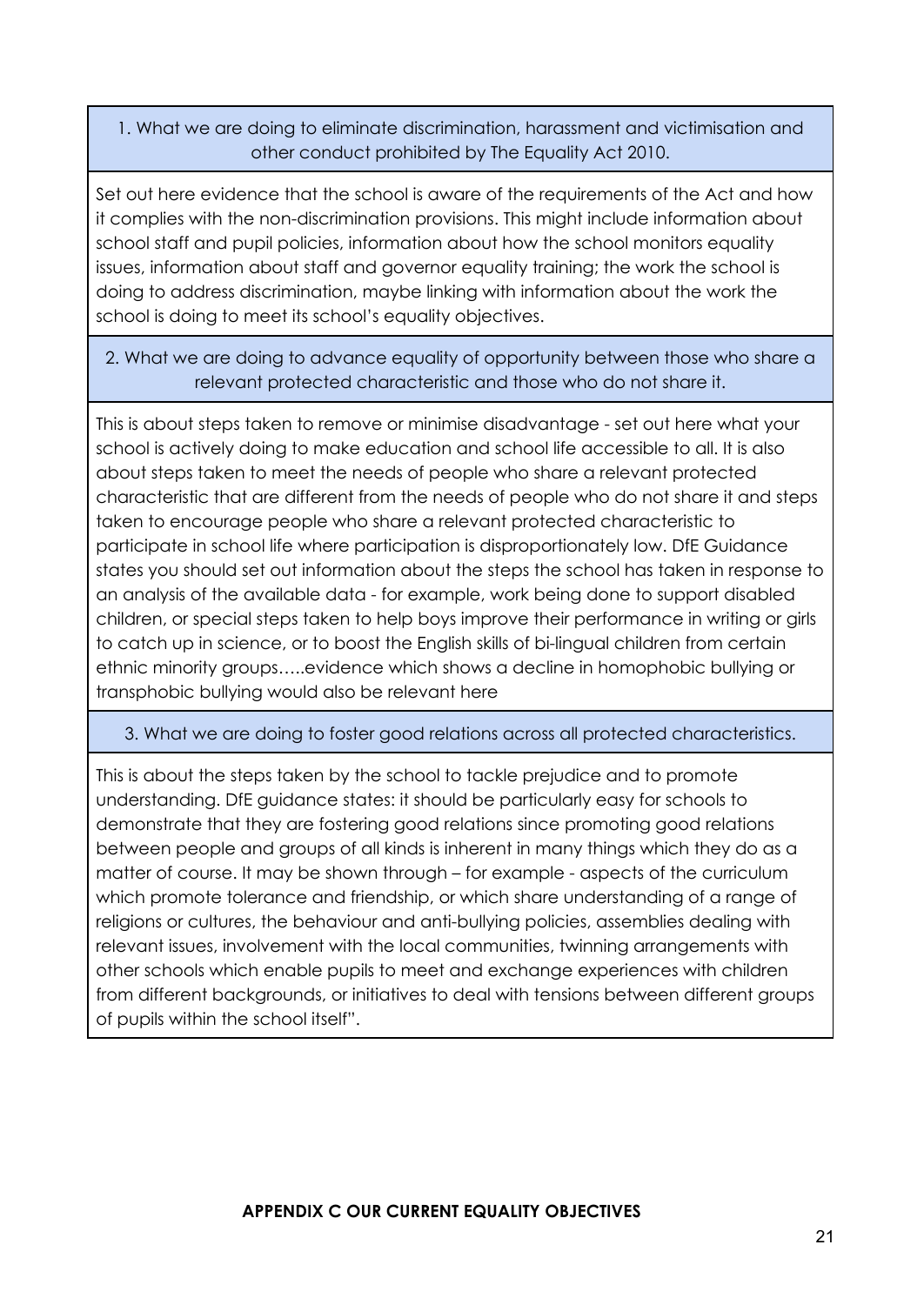| Objective 1        |  |
|--------------------|--|
|                    |  |
| <b>Objective 2</b> |  |
|                    |  |
| <b>Objective 3</b> |  |
|                    |  |